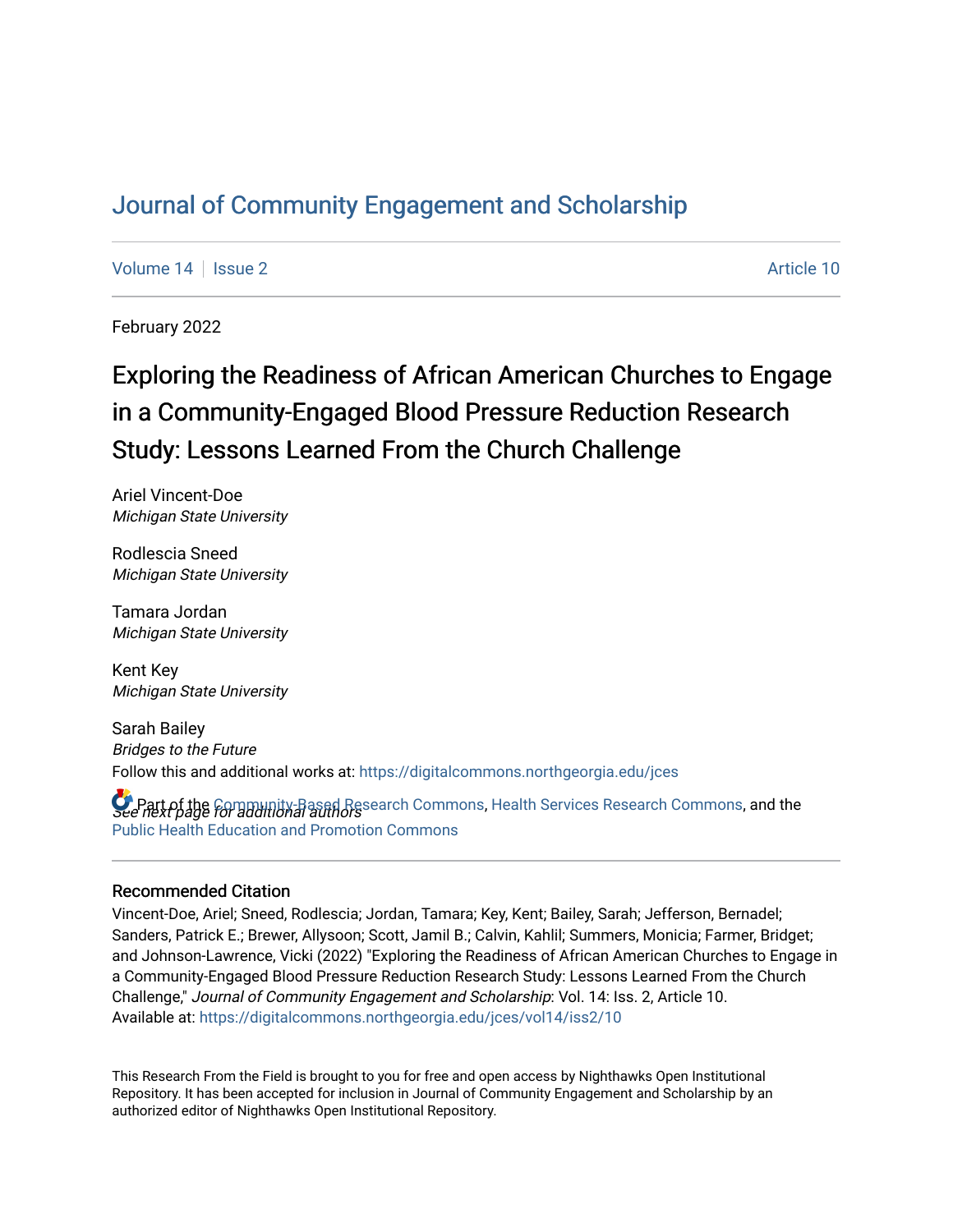# Exploring the Readiness of African American Churches to Engage in a Community-Engaged Blood Pressure Reduction Research Study: Lessons Learned From the Church Challenge

# Cover Page Footnote

We would like to acknowledge our community partners: Community Outreach for Family and Youth Center, who assisted with the implementation of this project; and Bridges Into the Future, Inc, who collaborated with the Flint Center for Health Equity and Solutions and Community Based Organizations Partners in the development of this project. We would also like to acknowledge our faith-based community partners who were integral to the development and recruitment of the project. We would like to thank our consultants Dr. Ken Resnicow (academic consultant) and Pastor Todd Yeary (academic and faith leader consultant). We especially want to thank the church leadership and participants, whose efforts made this study possible. Finally, we would like to thank the National Institute on Minority Health and Health Disparities of the National Institutes of Health for providing funding for our study (grant #U54MD011227). Drs. Key, Sneed, and Johnson-Lawrence were also supported by the Michigan Center for Urban African-American Aging Research from the National Institutes of Health (grant P30 AG015281). Dr. Key was also supported by grants from the National Institute of Minority Health and Health Disparities (K01MD015079) and the National Institute on Aging (R24AG065151).

## Authors

Ariel Vincent-Doe, Rodlescia Sneed, Tamara Jordan, Kent Key, Sarah Bailey, Bernadel Jefferson, Patrick E. Sanders, Allysoon Brewer, Jamil B. Scott, Kahlil Calvin, Monicia Summers, Bridget Farmer, and Vicki Johnson-Lawrence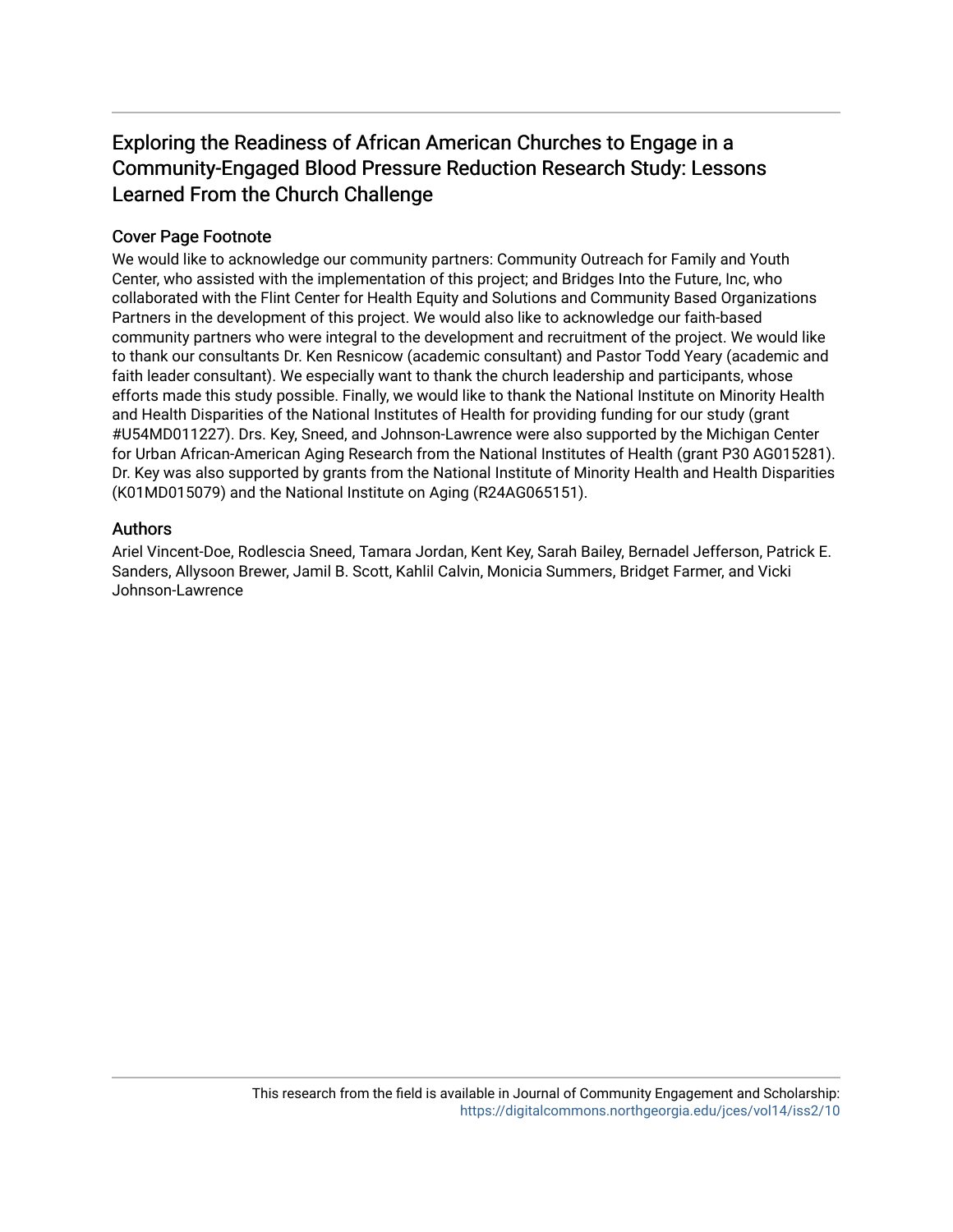# **Exploring the Readiness of African American Churches to Engage in a Community-Engaged Blood Pressure Reduction Research Study: Lessons Learned From the Church Challenge**

Ariel Vincent-Doe, Rodlescia Sneed, Tamara Jordan, Kent Key, Sarah Bailey, Bernadel Jefferson, Patrick E. Sanders, Allysoon Brewer, Jamil B. Scott, Kahlil Calvin, Monicia Summers, Bridget Farmer, and Vicki Johnson-Lawrence

### **Abstract**

The Transtheoretical Model (TTM) has been used to assess individual readiness for health behavior change. We describe our use of the TTM to assess African American churches' organizational readiness to participate in the Church Challenge (CC) in Flint, Michigan; the processes that moved churches toward readiness for change; and lessons learned. The CC was a faith-based, multilevel intervention intended to reduce chronic disease risk. A community-based participatory approach was used to engage and recruit 70 churches. We used the TTM to capture each church's readiness for change and to track church progress through the model's five stages. By the end of the CC, 35 remained in Stage 1 (precontemplation), 10 remained in Stage 2 (contemplation), three remained in Stage 3 (preparation), five made it to Stage 4 (action), and 17 finished within Stage 5 (maintenance). Churches engaged in several processes of change as they moved through the various stages. Utilizing processes of change, establishing rapport, and having previous participants share success stories helped move churches from stage to stage. However, certain barriers prevented progression, such as scheduling conflicts and burnout/trauma from the Flint water crisis. Faith-based organizational readiness greatly impacted participation in the CC. Researchers should utilize established social capital, build rapport, and remain flexible when working with African American churches. Although traditionally used at the individual level, the TTM works well at the organizational level to assess and monitor church readiness to participate in community-engaged research and health programming to improve health in an African American faith community.

African Americans are disproportionately affected by hypertension (Ferdinand et al., 2020; Heard et al., 2011; Rigsby, 2011), a common chronic condition that can lead to cardiovascular disease, stroke, chronic kidney disease, heart failure, and death (Pickering et al., 2008; Rodriguez et al., 2010; Weber et al., 2014). Numerous studies have shown that physical activity and healthy eating are vital for hypertension prevention and management (Appel et al., 1997, 2003; Lemacks et al., 2013). However, resources that promote physical activity and healthy eating (e.g., parks and full-service grocery stores) are often lacking in African American communities (Lamichhane et al., 2013; Powell et al., 2006). Research has suggested that community-engaged research and health programs implemented within churches can be effective for reducing blood pressure in African American communities (Baskin et al., 2001; Dodani, 2011; Schoenthaler et al., 2018; Wilcox et al., 2010; Zoellner et al., 2011). African American churches,

as influential and trusted organizations within the community (Markens et al., 2002), are invaluable partners in community-engaged research and health programming (Campbell et al., 2007; Baskin et al., 2001). Thus, churches are essential partners in reaching and engaging African Americans to improve their health (Ammerman et al., 2002; Demark-Wahnefried et al., 2000). However, not all churches or organizations are ready to engage in research or intervention implementation.

Successful implementation of new evidenceinformed practices within an organization is largely determined by the organization's *readiness*—that is, its willingness to commit to organizational change (De Marco et al., 2011; Weiner, 2020; Weiner et al., 2008). Several published articles have reported the successful implementation of organizationallevel interventions after assessing organizational readiness in clinical heath care settings (Hamilton et al., 2010; Ober et al., 2017). Although numerous studies have assessed organizational readiness to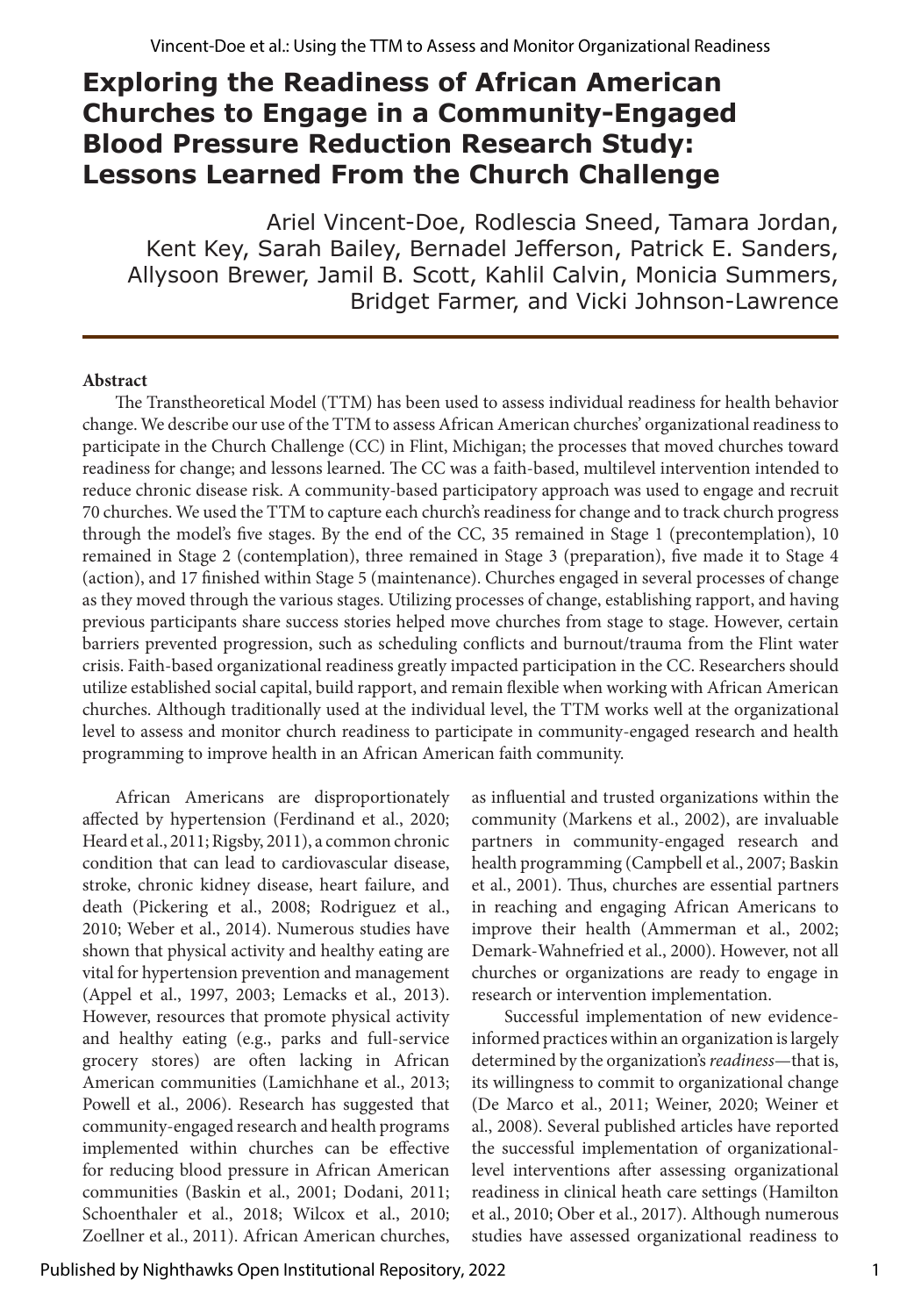change in faith-based institutions (De Marco et al., 2011; Maxwell et al., 2019), little information in the current literature links the assessment of faith-based organizational readiness to the implementation of successful interventions.

Various instruments and models have been used to assess readiness for change. One wellknown model is the Transtheoretical Model of behavior change (TTM), a biopsychosocial framework that uses constructs from several theories to predict an individual's or organization's readiness to change (J. M. Prochaska et al., 2001). The model includes five stages of change:

- precontemplation: no intention of making the desired change in the next 6 months
- contemplation: thinking about making the desired change in the next 6 months
- preparation: preparing to make the desired change in the next 30 days
- action: currently making the desired change for less than 6 months
- maintenance: maintaining the desired change for more than 6 months

When changing a health behavior, regression from the action or maintenance stages to an earlier stage of change is natural (J. O. Prochaska & Velicer,

1997). These stages of change are nonlinear and occur in more of a spiral pattern: A person may relapse multiple times before progression is halted, or they may make progress before relapsing again. This spiral pattern shows the back-and-forth nature of decisional balance. Part of moving through the stages of change is getting to a point where the pros of working to maintain the health behavior outweigh the cons, a process that can be affected by an individual's level of self-efficacy and temptation at each stage (J. O. Prochaska & Velicer, 1997). *Selfefficacy* refers to an individual's confidence in their ability to make a change, while *temptation* refers to the urge to engage in an unhealthy behavior (J. O. Prochaska & Velicer, 1997). The goal is to elevate self-efficacy while depressing temptation.

The traditional stages of change reflect individual-level readiness to change behaviors. However, the parameters of the model have been adapted to reflect organizational readiness, acknowledging the psychology of organizational change in ways that other models may not (Castañeda et al., 2012; J. M. Prochaska et al., 2001). Distinct processes of change can be utilized to move organizations from one stage to the next (J. O. Prochaska et al., 2013), as shown in Table 1.

|  | Table 1. Processes to Move Organizations From One Stage of Change to the Next Stage |  |  |
|--|-------------------------------------------------------------------------------------|--|--|
|  |                                                                                     |  |  |

|                  | <b>Stages of change Processes of change</b>                                                                                |  |  |
|------------------|----------------------------------------------------------------------------------------------------------------------------|--|--|
| Precontemplation | Consciousness raising: Becoming more aware of a problem and<br>potential solutions                                         |  |  |
|                  | Dramatic relief: Emotional arousal, such as fear about failures to change<br>and inspiration for successful change         |  |  |
|                  | Environmental reevaluation: Appreciating that the change will have a<br>positive impact on the social and work environment |  |  |
| Contemplation    | Self-reevaluation: Accepting that change is important to one's identity,<br>happiness, and success                         |  |  |
| Preparation      | Self-liberation: Believing a change can succeed and making a<br>commitment to the change                                   |  |  |
| Action           | Reinforcement management: Finding intrinsic and extrinsic rewards for<br>new ways of working                               |  |  |
|                  | Helping relationships: Seeking and using social support to facilitate<br>change                                            |  |  |
|                  | Counterconditioning: Substituting the new behaviors and cognition for<br>old ways                                          |  |  |
|                  | Stimulus control: Restructuring the environment to elicit new behaviors                                                    |  |  |
| Maintenance      | N/A                                                                                                                        |  |  |

*Note*. Stages of change adapted from J.O. Prochaska & Velicer (1997). Processes of change adapted from J.O. Prochaska et al. (2013).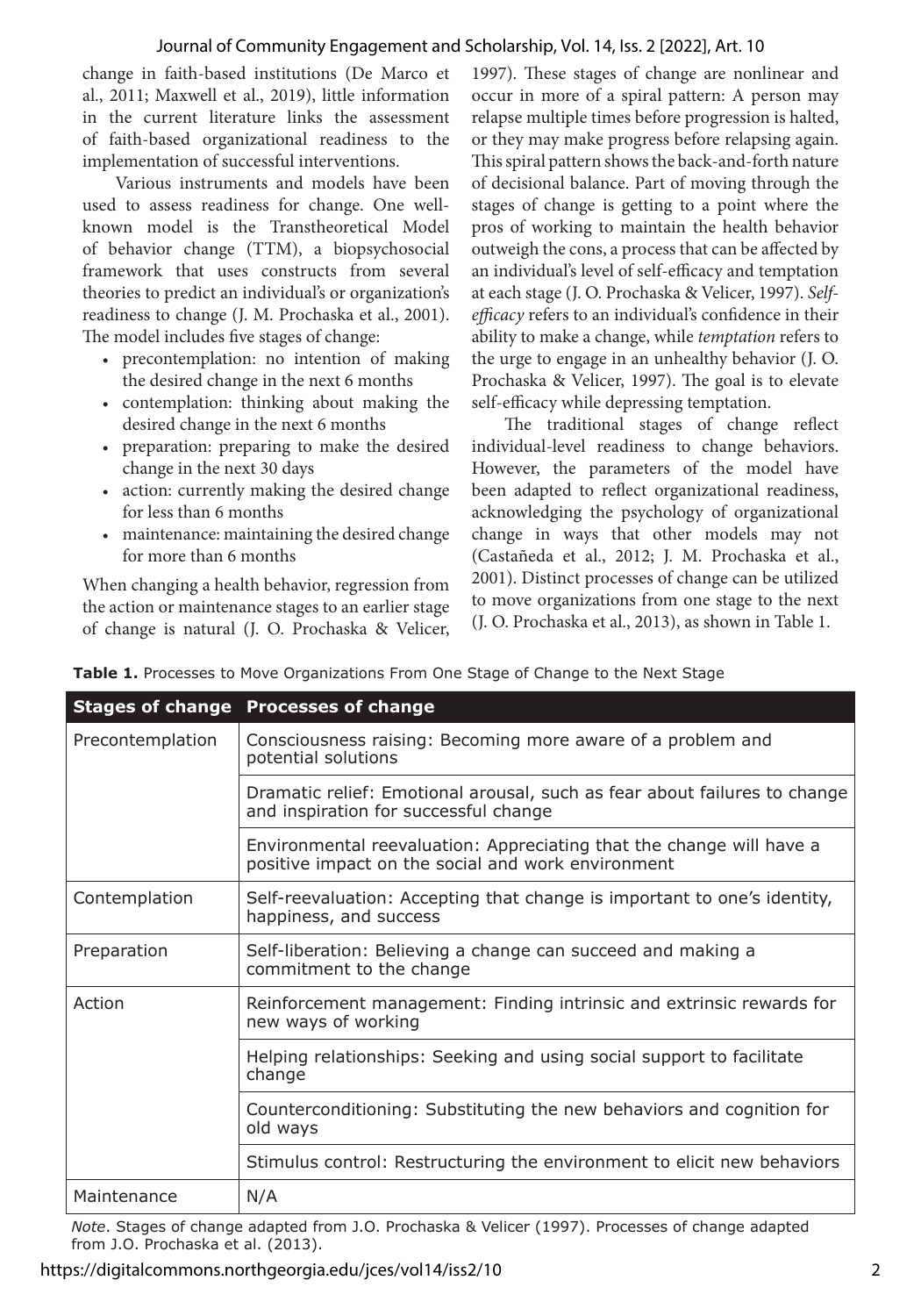This paper describes the application of the TTM framework in relation to the Church Challenge (CC), a multilevel intervention that integrated community-based participatory research (CBPR) principles and faith-based health programming to reduce blood pressure and improve health among adults attending predominantly African American churches in Flint, Michigan. Our goal was to demonstrate that the TTM could be utilized to assess and improve organizational change. We were specifically interested in determining whether the processes of change described in the TTM could improve organizational readiness among the faithbased institutions involved in the CC program. Here, we describe our use of the TTM to assess organizational readiness, the implementation of the processes to move churches through the stages of change, and the lessons learned from the experience.

#### **Methods**

#### *Study Design*

**An Overview of the Church Challenge**. The CC was a multilevel intervention designed to promote health equity and reduce chronic disease risk among the African American community in Flint, Michigan (Johnson-Lawrence et al., 2019). It had three components:

- a community-level component focused on engaging faith leaders in health policy and advocacy work designed to promote health and well-being in the community,
- a church-level intervention that involved training church-based health teams to promote wellness within their congregations, and
- a 16-week randomized controlled trial (RCT) that evaluated the impact of a Physical Activity and Nutrition Program (PANP) intervention relative to a control Health and Wellness Program (HWP) on blood pressure outcomes among individual participants.

Churches had the option of participating in one, two, or all three components. The current paper focuses on our efforts to assess and improve organizational readiness to participate in the 16 week RCT. The PANP involved weekly nutrition and cooking workshops that encouraged participants to read food labels to reduce their sodium intake. Participants were also encouraged to follow the Dietary Approaches to Stop Hypertension diet (Appel et al., 1997), which especially stresses the importance of increasing consumption of fruits and vegetables and consuming only low-fat dairy products. The physical activity component also included a weekly, 1-hour exercise class that focused on low-impact aerobic activity. The CC was approved by the Michigan State University institutional review board (IRB #17-728).

**Study Setting**. The CC took place in Flint, Michigan, a vulnerable majority-minority community. Decades of divestiture in Flint have worsened the economic and physical well-being of Flint residents. The 2014–2015 man-made Flint water crisis exacerbated the hardships this community was already experiencing (Johnson et al., 2018) and intensified the community's mistrust of government (Morckel & Terzano, 2019) and larger organizations (Cuthbertson et al., 2016; Roy, 2017). This context has made it difficult to successfully implement community-based research activities in Flint.

As trusted community organizations, African American churches play an important role in health promotion within the community (Santos et al., 2017; Scheirer et al., 2017). The Flint water crisis further expanded this role. Churches quickly found themselves taking on public health responsibilities such as disseminating health information and setting up water distribution sites and food pantries. This additional work overburdened churches and their overextended faith leaders, who were already serving as community counselors and mentors while also maintaining careers and personal responsibilities outside of the church. These circumstances made it even more difficult for researchers to successfully implement community-based research activities.

The CC was conceptualized in 2012 as part of the Reaching Across the Nation Consortium, a collaboration between the Genesee County Health Department and the Centers for Disease Control and Prevention (CDC) Racial and Ethnic Approaches to Community Health program (CDC, 2022). However, the concept of the CC expanded as a result of the Flint water crisis.

**Church Recruitment**. The first step in our recruitment process was to engage with church faith leaders to seek their approval for church members to participate in the project. To successfully build rapport and obtain full support from faith leaders, the research team optimized CBPR approaches. The research team collaborated with faith-based community partners who were longtime residents and had established relationships with faith leaders in the Flint community. Church recruiters contacted faith leaders and informed them about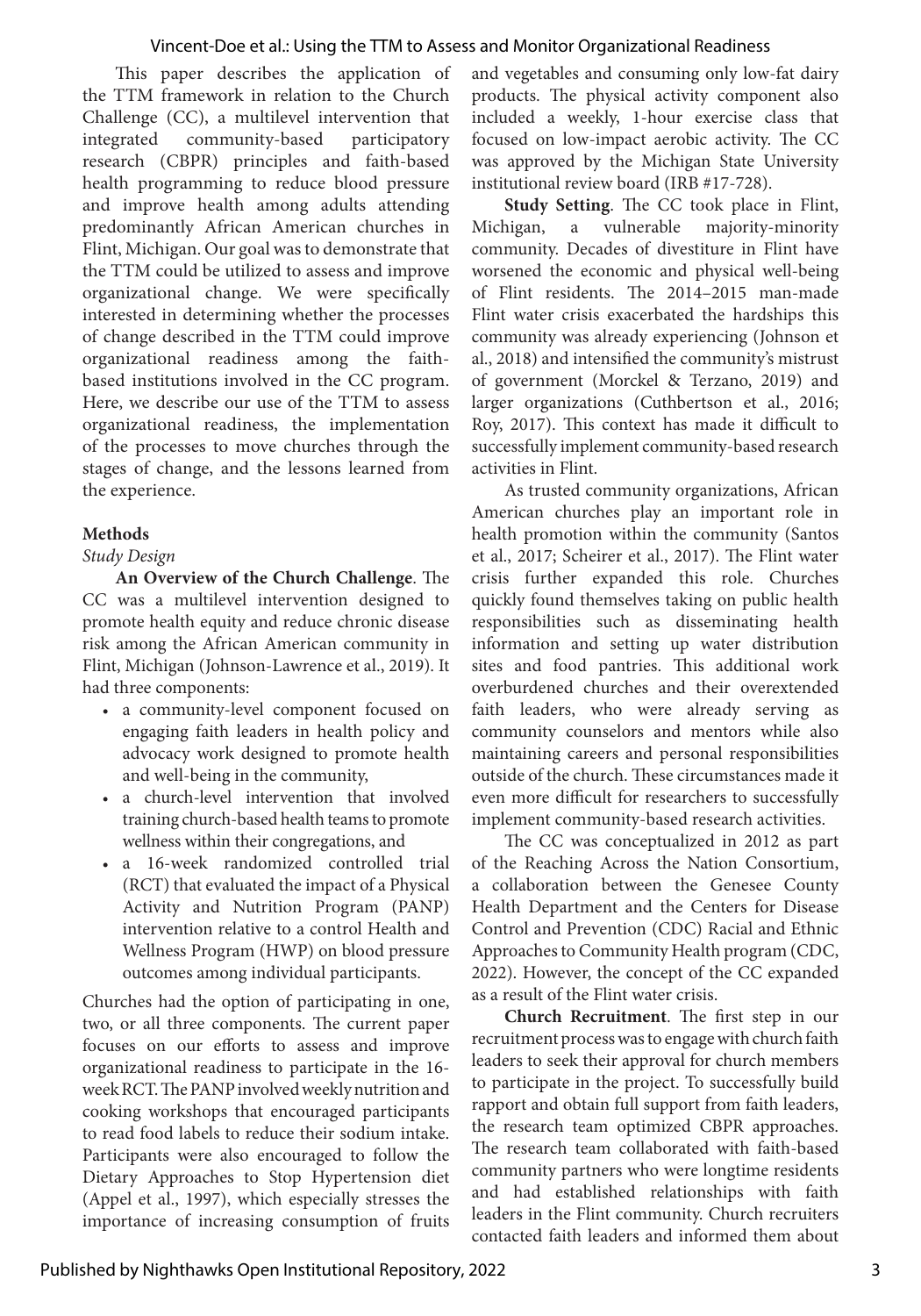the CC. Thereafter, individual meetings were scheduled between the pastor and research team. During the meeting, the research team discussed the project and the faith leader verbally decided on which of the three CC components in which to participate (if any).

**Health Team Recruitment**. Upon verbal agreement to participate in the RCT, faith leaders designated one or two members of their health ministry to be CC health team leaders. Health team leaders were only designated for churches that participated in the RCT. In collaboration with the research team, these leaders assisted with participant recruitment, scheduled and facilitated data collection with study participants, and provided opportunities for church-based conversations regarding practices that study participants found helpful in promoting healthy habits in their daily lives.

**Participant Recruitment**. Participant recruitment involved collaboration between the church-based health teams and the research team. The research team provided the health teams with recruitment flyers to incorporate into church service itineraries and to place on church bulletin boards. In addition, the health teams coordinated with the research team to schedule visits to each church. The research team attended church services and other activities (e.g., bible study, church events) to promote and discuss the program and to enroll individual church members.

*Assessment of Stages of Change*

Participation in the RCT required partnerships with key individuals within each church, including the faith leader (e.g., pastor, priest, bishop), the church-based health team, and participating church members. Using the TTM, we were able to identify church readiness and track their progress through the stages of change. No instrument was used to appraise readiness. Instead, we assessed organizational readiness based on actions we observed and on faith leaders' verbal expressions of familiarity with the program and intent to participate. Individuals normally go through the processes of change on their own (e.g., a person may raise their own consciousness by seeking out health information). We attempted to move them through the processes of change ourselves.

**Precontemplation**. We assigned churches to the precontemplation stage when/if church leaders did not confirm their intent to participate in the CC. With these churches, our primary research activity was church recruitment. Recruitment occurred in collaboration with faith-based community partners, a method used successfully in past studies (Whitt-Glover et al., 2016). With the assistance of our community partners, we utilized several church recruitment strategies that had previously proved effective (Ceasar et al., 2017; Lemacks et al., 2018; Williams et al., 2013), including hosting interest meetings with and making personal phone calls to faith leaders, sending emails with project informational materials, making phone calls to



**Figure 1.** Church Challenge Research Activities and Stages of Change

*Note*. Stages of change adapted from J.O. Prochaska & Velicer (1997).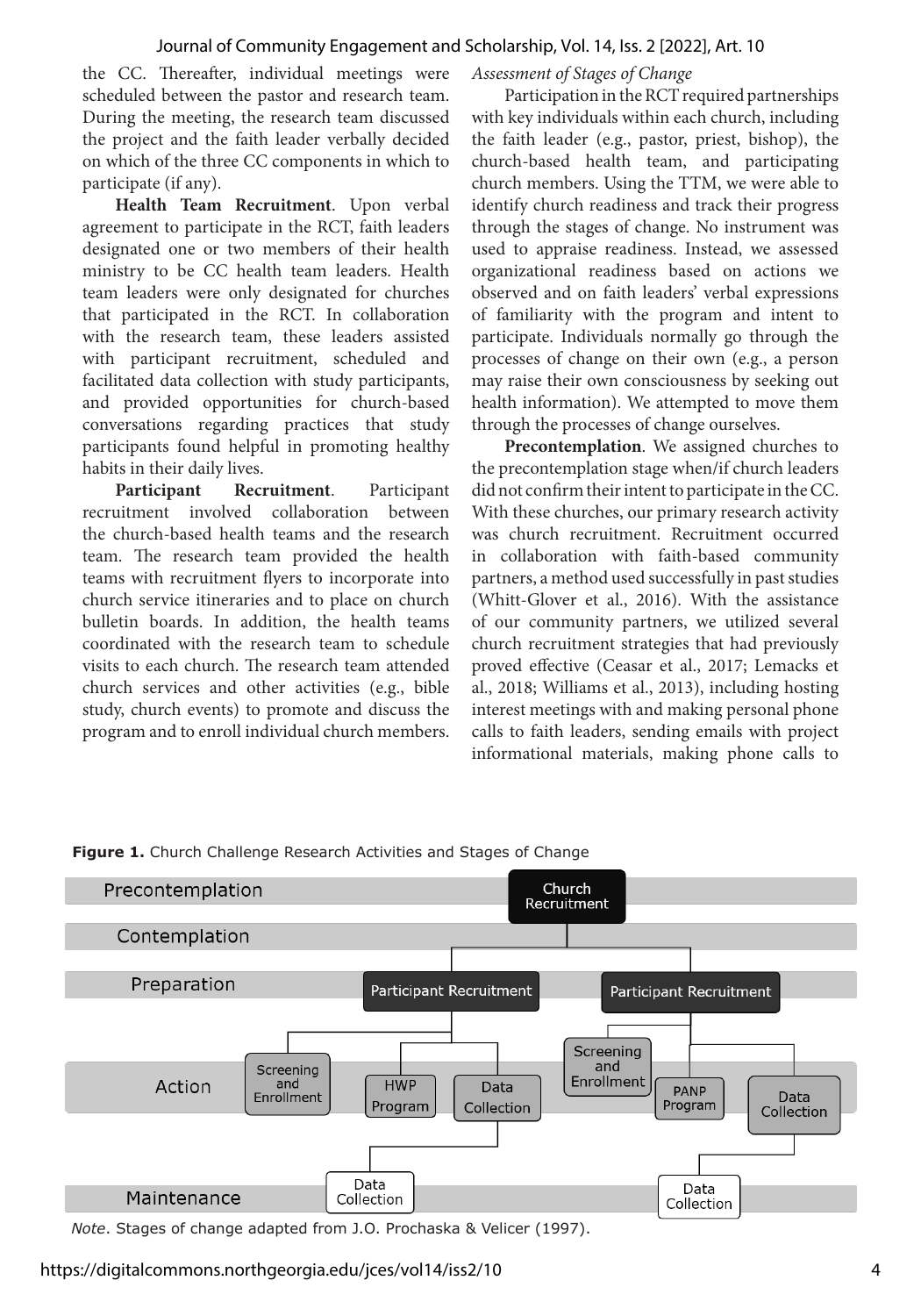| Table 2. Research Activities and Strategies Used at Each Stage of Change |  |  |  |
|--------------------------------------------------------------------------|--|--|--|
|--------------------------------------------------------------------------|--|--|--|

| <b>Stage</b>     | <b>Research activity</b>                             | <b>Strategies</b>                                                                                               |  |  |
|------------------|------------------------------------------------------|-----------------------------------------------------------------------------------------------------------------|--|--|
|                  | Church recruitment                                   | Hold interest meetings with pastor and/or church leaders                                                        |  |  |
| Precontemplation |                                                      | Hold pastoral/organizational meetings                                                                           |  |  |
|                  |                                                      | Make phone calls and hold in-person meetings                                                                    |  |  |
|                  |                                                      | Raise awareness via word of mouth                                                                               |  |  |
|                  |                                                      | Send emails with informational materials                                                                        |  |  |
|                  |                                                      | Make phone calls to church office                                                                               |  |  |
|                  |                                                      | Host community and church events                                                                                |  |  |
|                  |                                                      | Develop recruitment video                                                                                       |  |  |
|                  |                                                      | Run local newspaper advertisement                                                                               |  |  |
|                  | Identify health team<br>member/s                     | Appoint existing health team                                                                                    |  |  |
| Contemplation    |                                                      | Appoint church members who are health care professionals or<br>interested in improving health within the church |  |  |
|                  |                                                      | Appoint members who are leading other church activities                                                         |  |  |
|                  | Memorandum of<br>understanding (MOU)<br>presentation | Arrange meeting with research team and faith leader to review<br><b>MOU</b>                                     |  |  |
|                  | MOU signature                                        | Meet with faith leader to sign MOU                                                                              |  |  |
|                  |                                                      | Deliver MOU to faith leader via health team                                                                     |  |  |
|                  | Health team engagement                               | Deliver a handbook with vital information to health team                                                        |  |  |
|                  |                                                      | Meet with health team                                                                                           |  |  |
|                  | Participant recruitment                              | Announce during Sunday service                                                                                  |  |  |
| Preparation      |                                                      | Post recruitment flyers within the church                                                                       |  |  |
|                  |                                                      | Send text messages to church members                                                                            |  |  |
|                  |                                                      | Post recruitment flyers in church bulletins and on bulletin boards                                              |  |  |
|                  |                                                      | Use sign-up sheets in the back of the church                                                                    |  |  |
|                  | Participant screening                                | Contact potential participants on the phone to complete<br>screening                                            |  |  |
|                  |                                                      | Screen at baseline data collection events                                                                       |  |  |
|                  |                                                      | Screen members after Sunday service or bible study                                                              |  |  |
|                  | Participant enrollment                               | Enroll at baseline data collection events                                                                       |  |  |
|                  |                                                      | Enroll eligible church members after Sunday service or bible study                                              |  |  |
| don<br>ই         | Physical activity and<br>nutrition program           | Hold weekly physical activity and nutrition workshops in the<br>morning and evening at a local community center |  |  |
|                  | Health and wellness program                          | Hold monthly health workshops after church service and church<br>activities                                     |  |  |
|                  | Data collection                                      | Remind church members in bulletins and during Sunday service                                                    |  |  |
|                  |                                                      | Hold data collection events after church service and church<br>activities                                       |  |  |
|                  | Health information<br>dissemination                  | Disseminate health information at church on Sunday                                                              |  |  |
|                  | Data collection                                      | Make church announcements and post bulletin reminders                                                           |  |  |
| Maintenance      |                                                      | Hold data collection events after church service and church<br>activities                                       |  |  |

*Note***.** Stages of change adapted from J.O. Prochaska & Velicer (1997).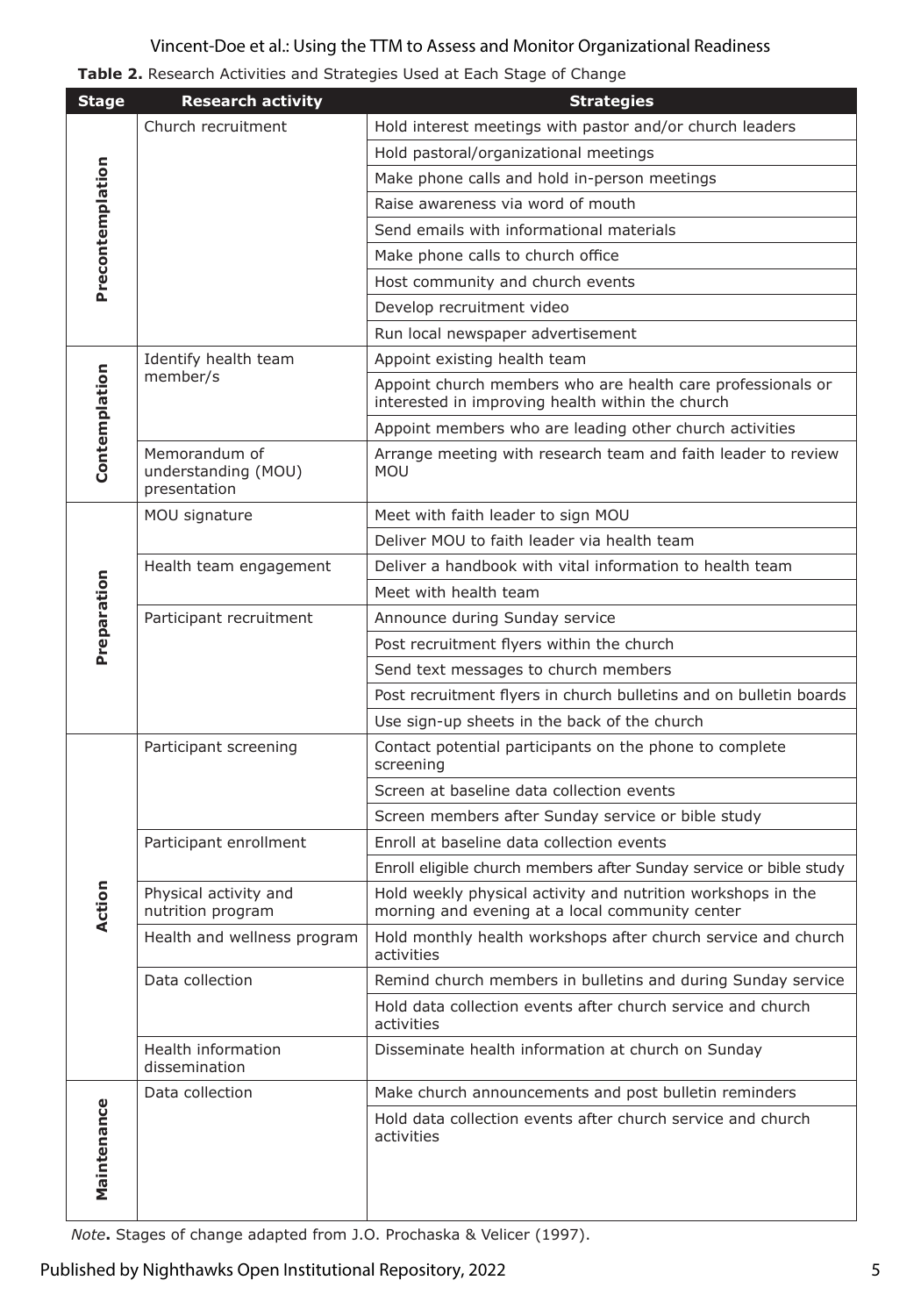

**Figure 2.** Processes of Change Used Between Each Stage of Change

Figure 2. Processes of Change Used Between Each Stage of Change

church offices, attending community and church engagement events, placing advertisements in the local courier newspaper, and raising awareness through word of mouth. We also partnered with faith leaders and church health teams to develop a recruitment video that was disseminated to faith leaders and church representatives for broadcast during Sunday services. The video described the CC design and included live-action footage of intervention activities. It also featured testimonials from church health team leaders about the importance of the project for the local faith community.

**Precontemplation to Contemplation**. We used three processes of change to support the church partners in their progression from precontemplation to contemplation: consciousness raising (increasing awareness about the health behavior change), dramatic relief (arousing positive or negative emotions about the health behavior change), and environmental reevaluation (assessing the effects of personal decisions on the surrounding social environment; J. O. Prochaska & Velicer, 1997). To increase awareness and knowledge of the project and the benefits of participation (Velicer et al., 1998), we shared pertinent informational materials with church leaders. We anchored the need for health behavior change to the central problem of high prevalence of hypertension among African American adults. We also shared information with key participants about the prevalence of hypertension in the Flint community and the benefits of physical activity and healthy nutrition for blood pressure reduction. As a community-based study, it was equally important to clearly identify who and how key people from the community and church settings would be involved. These informational details included the key participants (faith leaders, health teams, and church members), their role in the project, length of participation, locations for all program activities, descriptions of materials to be used during the program, and the benefits of participation (e.g., increased knowledge, improved health, free training, group support and interaction, prizes, and financial incentives). However, it was incumbent upon the health team leaders to raise their consciousness and progress to subsequent stages.

Our community partners were essential to the RCT as church recruiters. By sharing their testimonies, they emphasized the significance of the RCT and elicited dramatic relief—a process of change—from faith leaders. The first church recruiter discussed the impact of positive health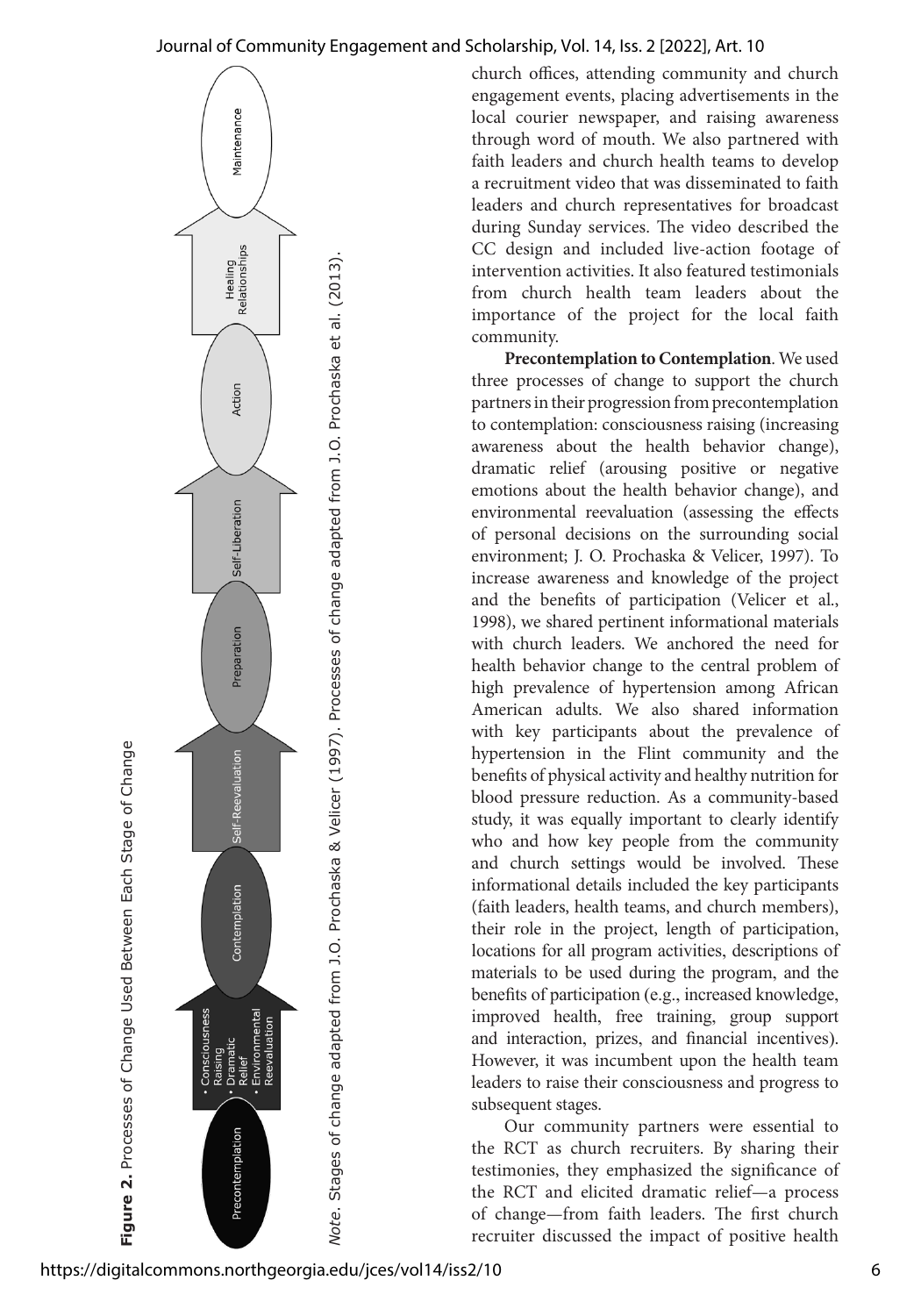behaviors (physical activity and healthy eating) on her own health, emphasizing her experiences of reduced pain and lessened mobility restrictions. The second church recruiter testified to the success of the CC pilot study and to its positive impacts on participating churches. The third recruiter discussed the importance of self-care and described how churches are instrumental in impacting the health of their communities. The fourth recruiter testified to the importance of health within the church and among parishioners. All four shared personal stories that illustrated how health research studies can have positive immediate and future benefits for churches and their communities. Our recruitment video also included powerful testimonies from participants, who were leaders in their faith groups, about the benefits of the program.

Our team promoted environmental reevaluation through direct communication with church leaders, most often during face-toface meetings. We emphasized the importance of promoting healthy habits among church members—noting, for example, that healthy church members live longer and healthier, which allows them to engage wholeheartedly in church activities. Church leaders acknowledged that promoting health and wellness would be good for church business as well: Faith leaders could spend less time visiting people in the hospital and would conduct fewer funerals associated with the adverse effects of unhealthy behaviors.

**Contemplation**. Churches in the contemplation stage were those whose leaders had expressed their intention to participate in the CC but had not yet officially enrolled. The three research activities in this stage were the appointment of a health team, random assignment into one of the two health programs, and presentation of a memorandum of understanding (MOU). The MOU outlined the expectations for both the researchers and churches with respect to recruiting participants, participating in study workshops, and participating in data collection. During this stage, the first goal was verbal commitment from faith leaders. Once this commitment was secured, each faith leader identified a health team for their institution. Health team members acted as liaisons between the church and the research team, as reported in previous studies (Wilcox et al., 2013). In some churches, there was an existing health ministry. In others, there were church members who were responsible for health activities within the church.

If there was no existing health team ministry, the faith leader appointed a member from the church who was either a health care professional or was involved or interested in other health-related activities. After church leaders identified a health team, the church was randomly assigned to one of the two health programs (intervention or control) and the MOU was reviewed by the faith leader.

**Contemplation to Preparation**. To successfully progress from contemplation to preparation, the faith leaders utilized selfreevaluation. *Self-reevaluation* is described as cognitive reappraisal of how behavior change is part of one's identity (J. O. Prochaska & Velicer, 1997). After persistent, reassuring contact between the community partners and faith leaders, faith leaders and health teams slowly learned and came to appreciate the benefits that would come to their churches and communities as a result of promoting good health and well-being through the program. This led faith leaders to realize that health promotion and improvement were important aspects of the church mission, a development congruent with previous studies (Webb et al., 2013). Additionally, to help promote self-reevaluation, we referred faith leaders to scriptural passages that referenced the importance of physical health (e.g., the body is a temple). Thus, faith leaders found that encouraging people to take care of their bodies could be part of their churches' spiritual mission as well.

**Preparation**. Churches moved to the preparation stage once they completed three activities: signing of an MOU agreeing to participate in the study, hosting of a formal meeting between the health team and research team, and providing contact information to initiate individual participant recruitment. At each church, after the faith leader reviewed the MOU and agreed to participate in the project, representatives from the university and the church provided their signatures. After signing the MOU, the faith leader and research team member identified a health team member to serve as the point of contact for the research team and arranged a meeting with the appointed health team member(s). During this meeting, the research team provided a health team handbook outlining expectations, discussed project details, and provided recruitment flyers. The health team handbook served as a tool for recruiting and retaining participants, thereby improving self-efficacy among the church health teams. After reviewing pertinent material, the health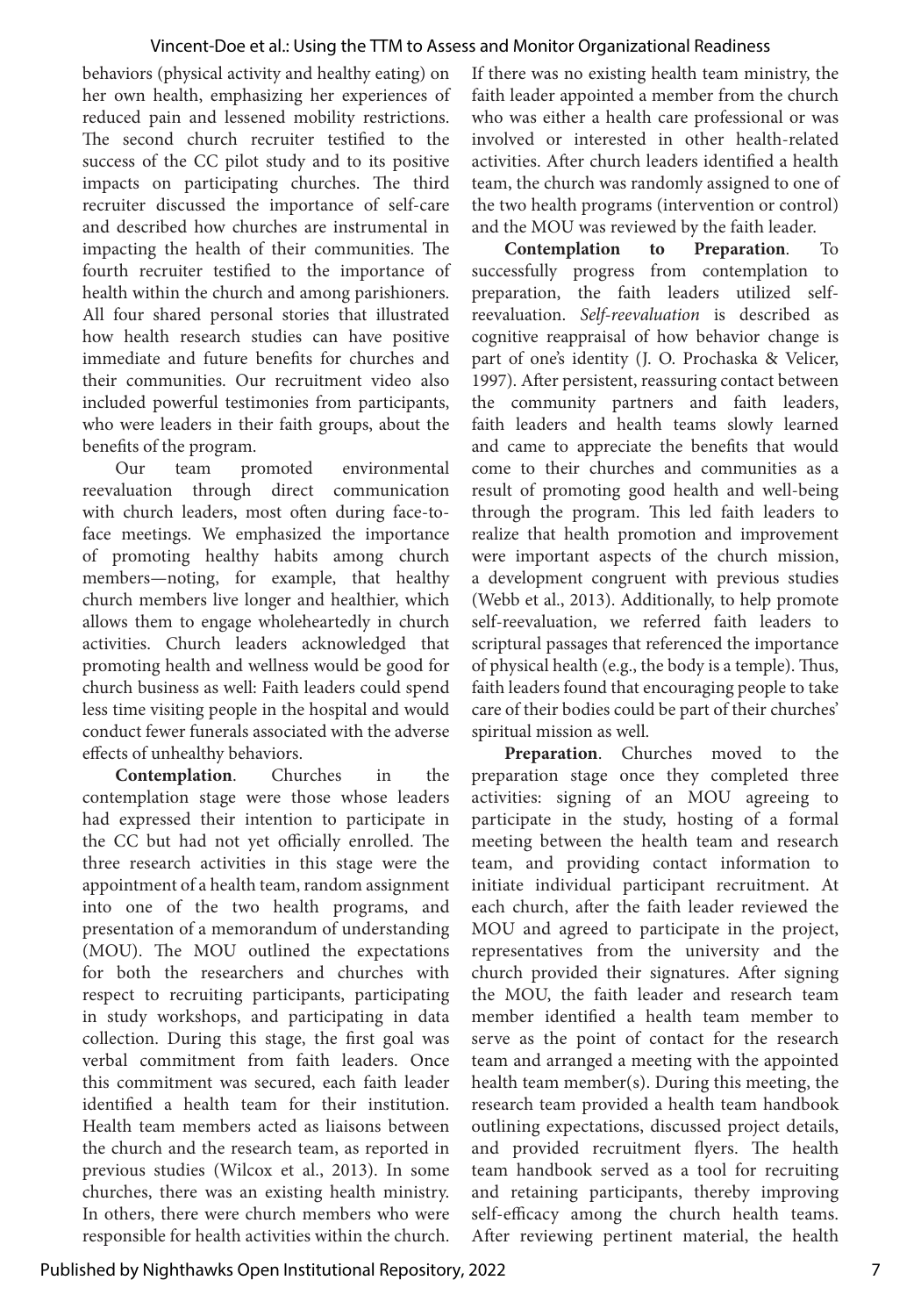team planned activities and logistics within the church, which previous studies had identified as an important step (Berkley-Patton et al., 2018).

The first planned research activity with the health team was participant recruitment. Several strategies were implemented to successfully recruit church members to participate in the research project, including Sunday morning announcements during services, recruitment flyers posted within the church, announcements during bible study, text messages sent to church members by church leaders, and announcements in Sunday bulletins and on bulletin boards, similar to previous studies (De Marco et al., 2011).

**Preparation to Action**. To successfully progress from preparation to action, the health teams utilized self-liberation. *Self-liberation* is an individual's belief that they can change, followed by a commitment to pursue that change (J. O. Prochaska & Velicer, 1997). In collaboration with the research team, each church's health team planned activities and logistics for the research activities, similar to previous studies (Berkley-Patton et al., 2018). The research activities included participant screening, participant enrollment, data collection, and health workshops. Other self-liberation activities included faith leaders committing to the goals laid out in the MOU and participants making New Year's resolutions.

**Action**. A church was designated as in the action stage when people within that church began to attend CC activities after random assignment to the PANP or HWP arms of the RCT (further described below). The research activities were similar—including participant screening, participant enrollment, data collection, health information dissemination, and participation in workshops—but the programs differed in health content. Participant screening involved obtaining informed consent and asking a series of cognitive and physical health screening questions to determine eligibility. Participant screening interviews were conducted over the phone, after Sunday service or bible study, and/ or at arranged data collection events. Once participants provided informed consent and were deemed eligible to participate, they were assigned a subject identification number. Data collection for both programs consisted of a selfadministered survey and collection of physical health data (blood pressure, weight, height, waist circumference, and hemoglobin A1c [HbA1c]) by trained data collectors. Data were collected at baseline and at 16 weeks in both the HWP and PANP arms. Additional data were collected from the PANP participants at 8 weeks.

The 4-month HWP arm consisted of four 1-hour monthly workshops that focused on various health topics (e.g., cancer, dementia, mental health, stroke) identified by each church health team as relevant within their congregation. The workshops were led by health professionals and held at individual churches. The dates and times of the workshops were selected by the churches' health teams.

The 16-week PANP arm included weekly fitness classes, hands-on nutrition education, and cooking workshops. The sessions were led by trained community members and held at the Community Outreach for Family and Youth Center a local community center (Community Outreach for Family and Youth, n.d.). During the program, the church health team members were given health education materials to disseminate within their churches on a monthly basis.

**Action to Maintenance**. In support of the churches maintaining their participation in the RCT activities, it was important to foster bidirectional relationships with each church's health team members. Working together, the church health teams and the RCT research team continued to engage with church participants and to ensure that research activities were completed. The CC was a community-based research study that we implemented because community members saw the added health benefits that supplemented/ complimented the research. As a result, the research team helped the health teams remain engaged in the program beyond data collection by maintaining constant communication and support.

**Maintenance**. Churches reached the maintenance stage when they continued to host RCT program activities 6 months after the 16 week data collection was complete, based on the timeframes outlined by J. O. Prochaska and Velicer (1997). During the maintenance stage, the final RCT activity was data collection at 26 weeks after baseline data collection.

The church health teams and the RCT research team held planning meetings to prepare for the 26-week follow-up data collection. To encourage church members to participate, health teams made announcements during Sunday church service and bible study, and the research team made phone calls to participants. Some churches held follow-up data collection events after church service to ensure that most of the participants were in attendance. Other churches scheduled weekday data collection events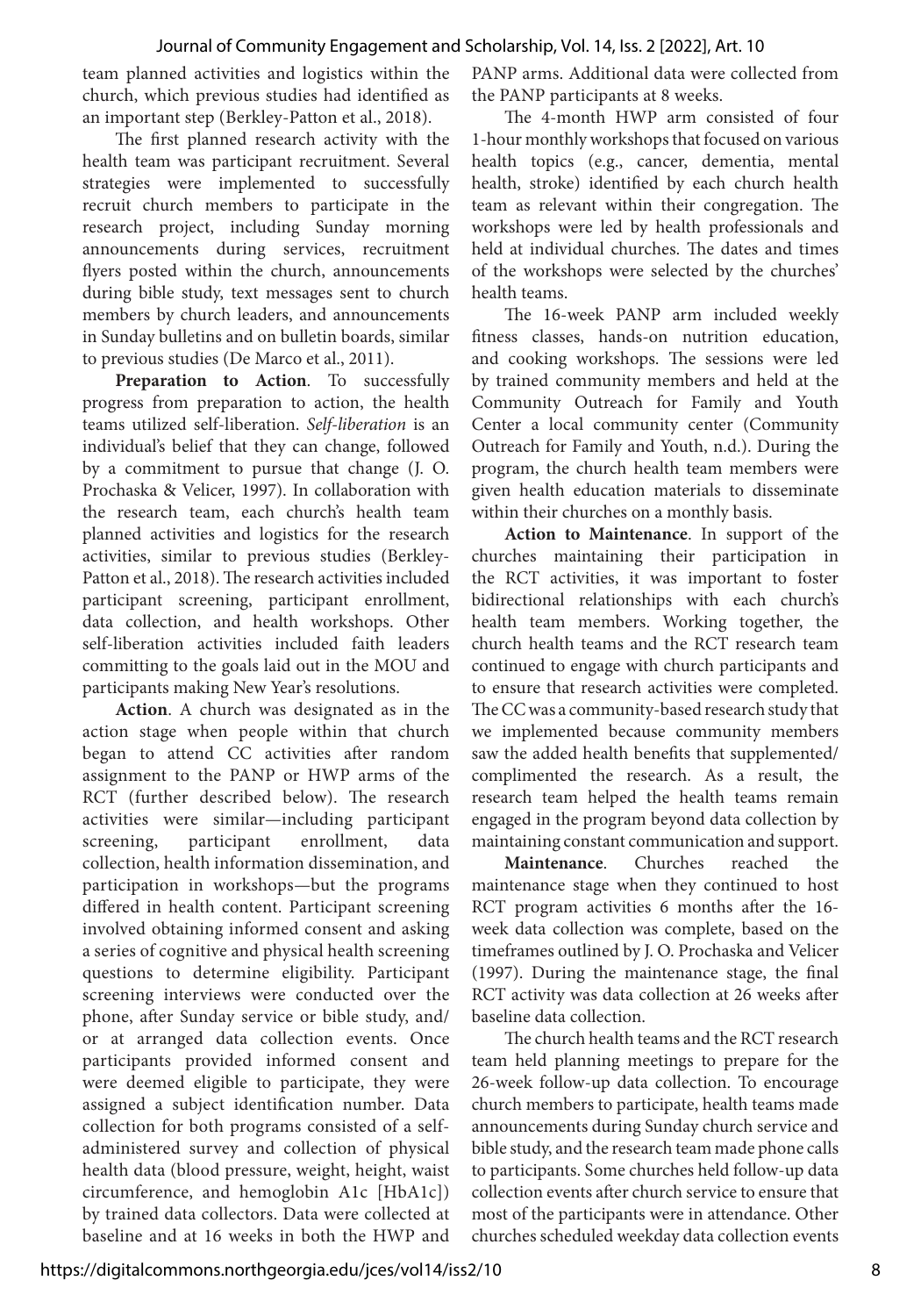on church grounds. The research team followed up individually with the participants who did not attend the church-based data collection events.

The research team facilitated training sessions for church health team members that helped them learn about or collect health resources to support health and wellness within their churches. The research team used social media to disseminate information about local community resources, such as food banks, telemedicine options, and health insurance enrollment. A Facebook page was developed to provide weekly health tips, recipes, and exercises for church members to use at home.

During the COVID-19 pandemic, health and wellness activities incorporated social distancing measures. "Church Chat" support groups were held for health teams to promote self-care during the pandemic. Several churches participated in the support groups. The Church Chats addressed the COVID-19 virus and related health effects, stroke prevention, and back-to-school information during the pandemic. Additionally, the research team hosted "Policy Prep for Pastors," a webinar series that aimed to help local faith leaders learn more about how to advocate for health and wellness within their own communities.

#### **Results**

During the project, we reached and engaged with 70 Flint-area churches. The majority of the churches started in the precontemplation or contemplation stage. Ultimately, 22 churches progressed to the action stage, of which 17 reached the maintenance stage. At the end of the RCT phase of the CC, 35 remained in the precontemplation stage, 10 remained in the contemplation stage, and three remained in the preparation stage.

While some churches quickly moved to the preparation stage from the precontemplation and contemplation stages of change, the majority of the churches we reached did not ever progress

**Table 3.** Number of Churches Within Each Stage of Change by the End of the Program

|                  | <b>Stage of change Number of churches</b> |
|------------------|-------------------------------------------|
| Precontemplation | 35                                        |
| Contemplation    | 10                                        |
| Preparation      | 3                                         |
| Action           | 5                                         |
| Maintenance      | 17                                        |

to preparation. Some churches progressed to the preparation and action stages but relapsed to earlier stages (precontemplation and contemplation).

#### **Lessons Learned**

#### *Precontemplation*

Before the research team-initiated contact, most churches were not considering participation in the CC because they were not aware of the project. The most effective strategies for church recruitment included in-person meetings and phone calls with faith leaders, word of mouth, and church/community events. These strategies would not have been effective without our community partners who served as church recruiters, especially our faith-based community partners, such as pastors. The church recruiters were invaluable during this stage and proved to be critical for recruitment. Because of their previously established relationships and their relatability, the faith leaders trusted the community partners, especially the faith-based community partners, and the information they shared. In addition to providing information about the project, recruiters described the potential benefits of involvement for individuals, the congregation, and the community. These conversations emotionally moved faith leaders and encouraged them to participate.

One method that proved to be ineffective was utilizing contact information from phone books, both in print and online, as many of the phone numbers were outdated. Many were wrong phone numbers, disconnected, and/or no one answered.

The processes of change (consciousness raising and dramatic relief) in the precontemplation stage were effective together in moving churches to the contemplation stage. However, some churches did not move on for various reasons, such as burnout/ trauma from the ongoing Flint water crisis, lack of trust in research/academic institutions, participation in other conflicting research studies and health programs, scheduling conflicts with existing church activities, and inability of church recruiters to contact and reach faith leaders, all of which echoed findings from previous journal articles and studies (Corbie-Smith et al., 1999; Cuthbertson et al., 2016; Gamble, 1997; Lancaster et al., 2014; Masten et al., 2016; Scharff et al., 2010). Additionally, some churches planned on participating but experienced a loss of or change in church leadership. The summer months were also a difficult time for some churches to participate due to summer church activities that conflicted with the scheduling of program activities.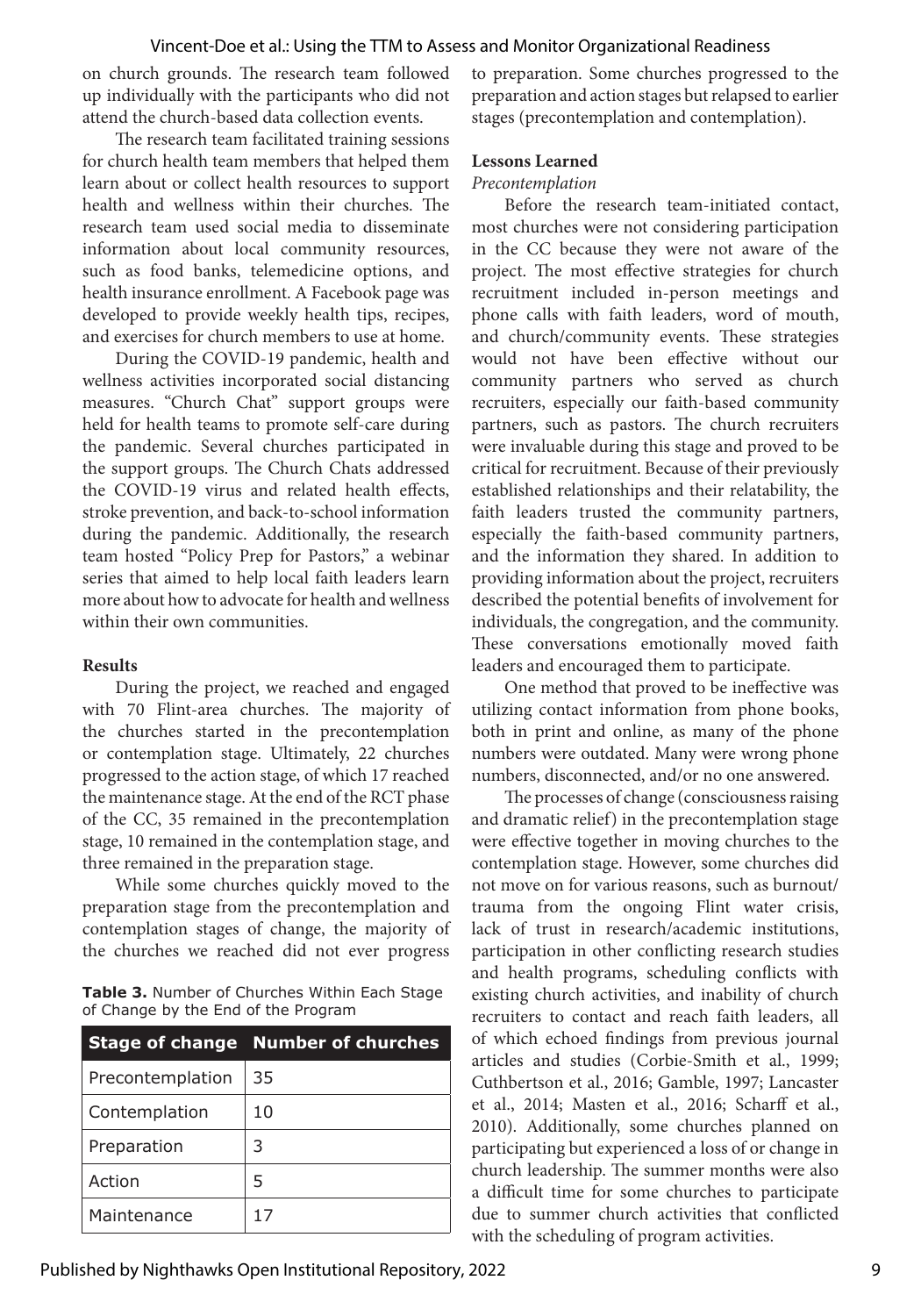**Table 4.** Lessons Learned

| <b>Stage of change</b> | <b>Effective research</b><br>activities                                                                                                                                                                                                  | <b>Processes of</b><br>change                                                                                                                                                                                  | Why churches did not<br>move to the next stage                                                                                                                                                                                                                                                         |
|------------------------|------------------------------------------------------------------------------------------------------------------------------------------------------------------------------------------------------------------------------------------|----------------------------------------------------------------------------------------------------------------------------------------------------------------------------------------------------------------|--------------------------------------------------------------------------------------------------------------------------------------------------------------------------------------------------------------------------------------------------------------------------------------------------------|
| Precontemplation       | The most effective<br>church recruitment<br>strategies included in-<br>person meetings with<br>faith leaders, word of<br>mouth, and church/<br>community events.                                                                         | Consciousness raising<br>and dramatic relief<br>together proved<br>to be the most<br>effective in moving<br>churches from<br>precontemplation to<br>contemplation.                                             | • Lack of trust in<br>research/academic<br>institutions<br>• Involvement in other<br>church activities and/<br>or other research<br>studies<br>Inability to contact<br>and reach faith<br>leaders on the phone<br>• Overwhelmed/<br>burnout from ongoing<br>water crisis                               |
| Contemplation          | Appointing a health<br>team was easier for<br>churches that already<br>had an existing health<br>team.                                                                                                                                   | Self-reevaluation<br>was important in<br>this stage. If faith<br>leaders viewed<br>health as a priority<br>and had a health<br>team, then they were<br>likely to move from<br>contemplation to<br>preparation. | • Inability to identify<br>health team to<br>commit to the project<br>• Uncertainty about<br>the project and the<br>required level of<br>commitment<br>• Inability of health<br>teams to commit due<br>to other commitments<br>• Lack of interest in the<br>programs they were<br>randomly assigned to |
| Preparation            | Successful health<br>team engagement<br>and commitment was<br>instrumental in this<br>stage.                                                                                                                                             | If churches did<br>not successfully<br>implement self-<br>liberation, they either<br>stayed in this stage<br>or moved back to<br>contemplation.                                                                | • Inability of health<br>teams to meet,<br>resulting in missed<br>meetings<br>Lack of participant<br>$\bullet$<br>recruitment<br>• Scheduling conflicts                                                                                                                                                |
| Action                 | Highly motivated<br>health teams were<br>helpful in encouraging<br>participants and<br>ensuring that research<br>activities (screening,<br>enrollment, data<br>collection, health<br>program workshops)<br>were seamlessly<br>completed. | Helping relationships<br>were necessary and<br>helped churches<br>(health team and<br>participants) continue<br>in the action stage<br>and reach the<br>maintenance stage.                                     | • Inability or<br>unwillingness of<br>participants to<br>participate in research<br>activities<br>• Lack of<br>communication with<br>health team<br>• Conflicting church<br>activities and<br>scheduling                                                                                               |
| Maintenance            | Strong communication<br>and collaboration<br>between the research<br>team and health<br>teams helped maintain<br>church engagement in<br>research activities.                                                                            | N/A                                                                                                                                                                                                            | N/A                                                                                                                                                                                                                                                                                                    |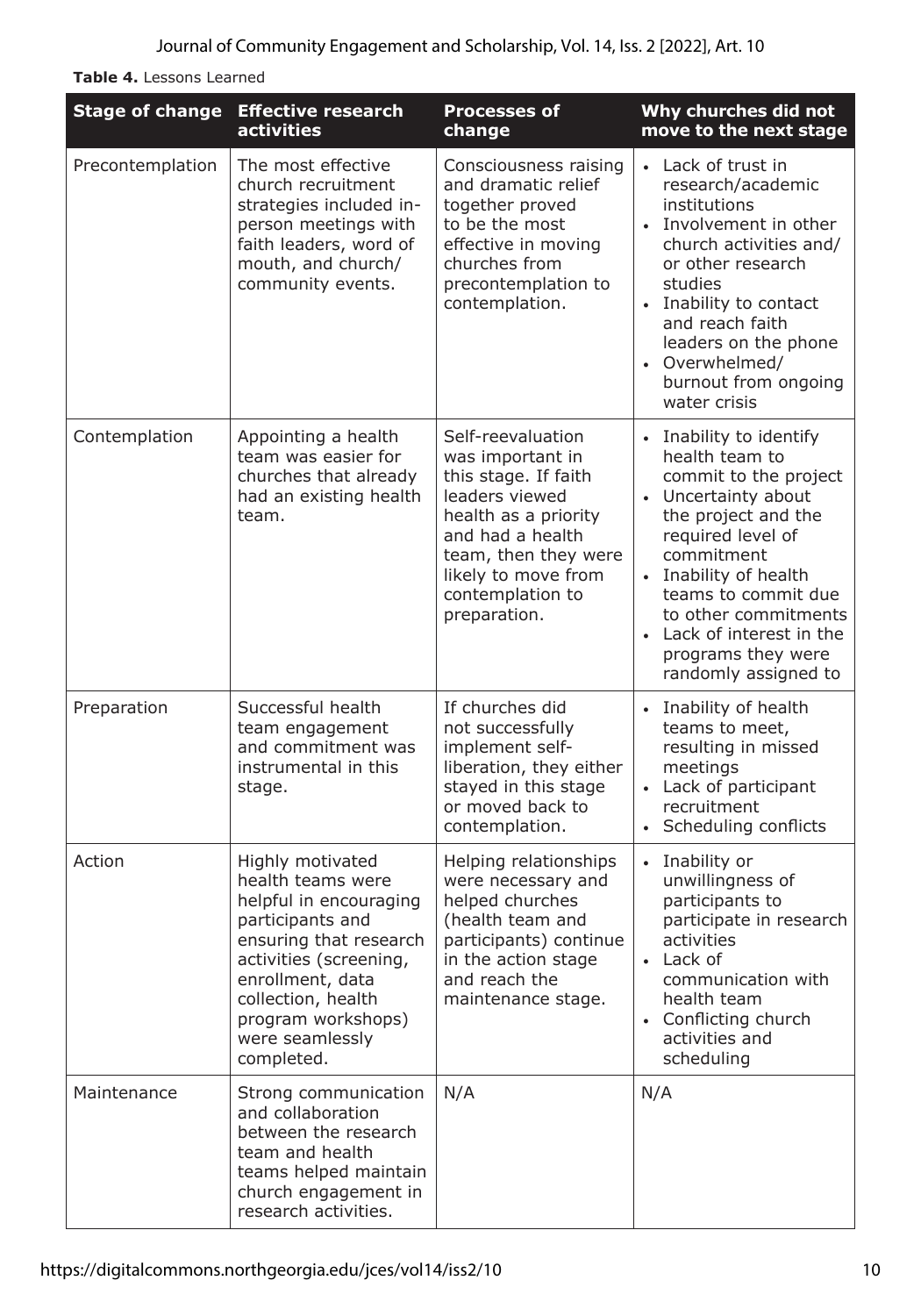#### *Contemplation*

Churches were more likely to think about participating if they were aware of the project, if they were moved emotionally, and/or if they already had an existing health team. In churches that did not have health teams, the most effective strategy for appointing a team was to identify congregants who were leading other church activities or who had a background or interest in health care (e.g., nurses, social workers). Some churches remained in the contemplation stage longer than others, most often due to the difficulty of identifying health team members in churches with no existing health ministry.

Self-reevaluation was important in moving churches from the contemplation stage to the preparation stage. However, some churches did not leave the contemplation stage for various reasons including the inability to identify and appoint a health team that would participate in the project, uncertainty about the church's required commitment and involvement in the project, competing church activities, and lack of control and interest in the arm of the program they were assigned to, which again echoed findings from prior papers and studies (George et al., 2014; Lancaster et al., 2014). Random assignment was difficult for certain churches, especially those that preferred to participate in one arm of the program over the other. Unfortunately, churches were unable to select the HWP or PANP because of the design of the study, and this kept some from progressing to the next stage. Churches with older members were more interested in participating in the HWP over the PANP. Older members were not interested in attending weekly meetings offsite, which was required for the PANP arm of the program. Instead, they preferred to meet once a month at their own church, which was required for the HWP arm of the program. In addition, some churches did not like the idea of participating in the PANP arm since it was not being held at their church, especially if they had the resources to host it.

#### *Preparation*

Churches were more likely to prepare to participate if they viewed health as an important factor and had a committed health team. In this stage, health team commitment and engagement were critical. Successful planning meetings with health teams—in which they utilized selfliberation—played a huge role in moving churches to the action stage.

Although self-liberation helped some churches move to action, other churches stayed in the preparation stage. Churches did not leave preparation for a few reasons, including an inability to successfully contact and meet with health teams to plan activities (similar to previous studies, e.g., Lancaster et al., 2014), scheduling conflicts, and lack of sufficient participant recruitment. Participant recruitment in several churches proved to be difficult for various reasons, including small congregation size, lack of trust in research/academic institutions, burnout from daily stressors (e.g., the Flint water crisis) and busy schedules, and lack of time and commitment, findings that were all similar to those in prior studies (McNeill et al., 2018).

#### *Action*

Highly motivated health teams were instrumental in encouraging participants and ensuring that project activities were seamlessly completed in the action stage. Most of the research activities were successful thanks to the planning and coordination of the health teams working in concert with the CC team. During this stage, most of the participants enjoyed some research activities (i.e., health program workshops) but did not enjoy others (i.e., data collection).

Helping relationships, one of the processes of change, was an important component in supporting churches as they moved through the action stage and continued on to the maintenance stage. However, even with helping relationships, some churches did not make it to the maintenance stage. Some reasons included lack of effective research team communication with the health team, internal scheduling conflicts that prevented research activities, and participant dropout rates. Many participants initially signed up to participate but were not interested in committing to data collection and/or participation in one of the two study arms. In addition, some members would sign up and drop out for different reasons, such as bereavement, lack of transportation, lack of time, and conflicting work schedules.

#### *Maintenance*

Strong communication and collaboration between the research team and health teams helped churches move into the maintenance stage. Establishing good rapport was the driving force for effective collaborations between the research team and the churches. Rapport also facilitated participant follow-up, but even so,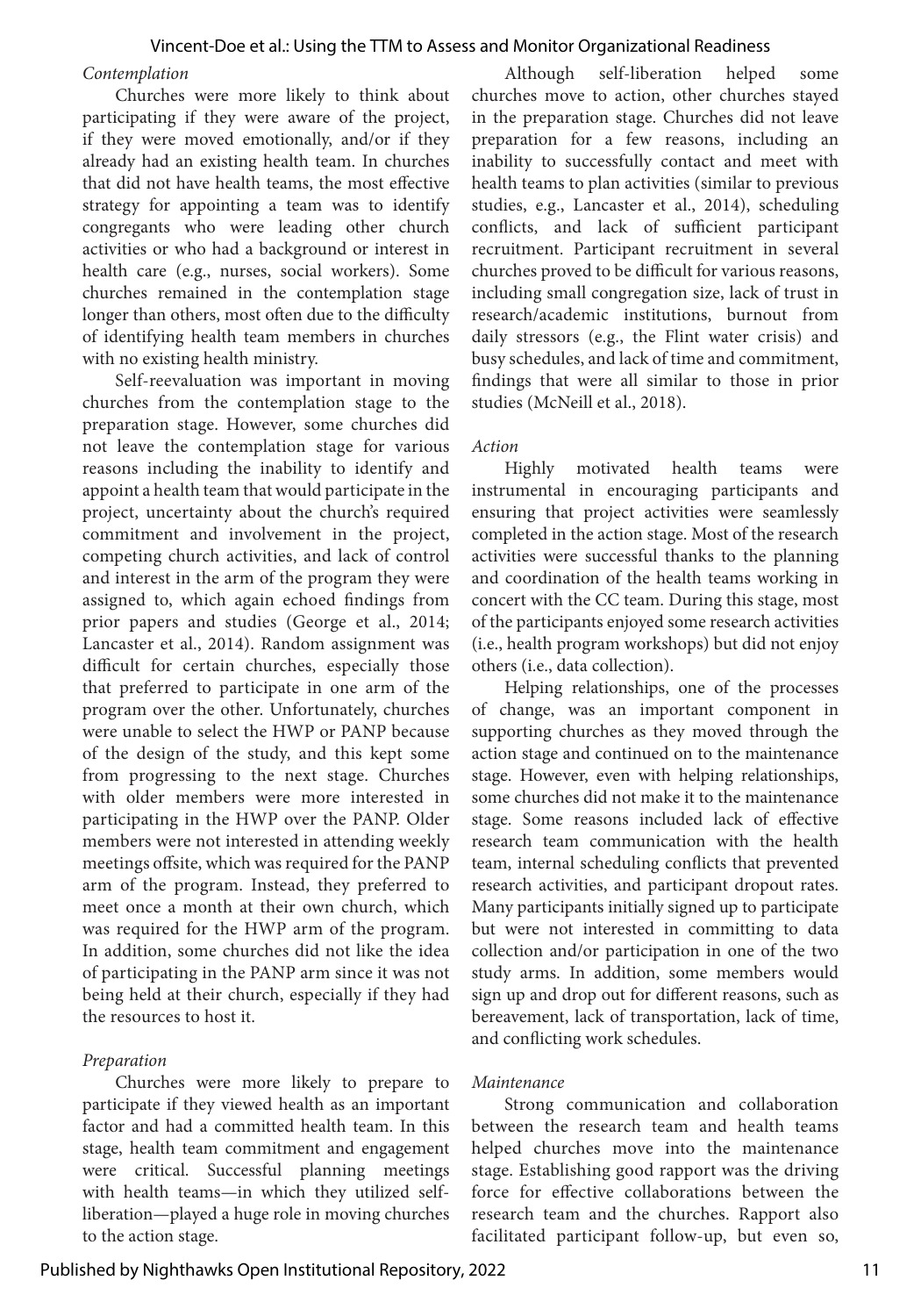the follow-up stage proved to be difficult and required a lot of time and effort from both the research and health teams.

#### **Discussion**

Churches are valuable partners in the effort to reduce blood pressure among African Americans. However, these efforts rely on each church's readiness for implementation, especially amid communitywide traumatic experiences like the Flint water crisis. We found that faith-based organizational readiness greatly impacted engagement in CBPR and health programming to reduce blood pressure among congregants. Readiness was an important factor in predicting church participation in the CC. If churches were not ready to participate, they did not. However, if they were ready, they participated and completed all the CC research activities. The TTM was an appropriate framework for illustrating the relationship between church readiness and engagement in the CC. The model effectively captured the churches' progress through the stages of change. Several churches progressed through all five stages of change and successfully completed the CC. However, we found that many churches did not progress through the final stages for various reasons, including lack of trust in research/academic institutions, individuals feeling overwhelmed (whether faith leaders, health teams, and/or church members), internal scheduling conflicts, and church activities that superseded the research activities.

When working within an African American community, it is essential to tap into social capital and utilize established trusted relationships. This is especially true for relationships with faith leaders since they are an integral part of their churches and surrounding communities. Researchers should build rapport and have flexible schedules when working with African American churches. It may be necessary to meet and hold workshops outside of standard business hours (e.g., during evenings and on weekends). African American churches are overstretched with ongoing church and community activities, especially in vulnerable or marginalized communities such as Flint, making it difficult to restructure schedules to fit into standard business hours. Additionally, it is important, when possible, to host research activities at the home churches, where participants feel more comfortable and are closer in proximity.

A novel aspect of the CC was implementing the multilevel intervention in a vulnerable and marginalized community actively dealing with an ongoing water crisis. Several churches, including the leaders, members, and nonmember attendees, were overwhelmed with the stress from this crisis, which distracted them from focusing on their own health. However, through perseverance and dedication on the part of the research team, faith leaders, health teams, and community partners, the CC was successfully implemented.

Another important aspect of this project was the CBPR approach to the RCT, illustrating the success of integrating both methods. Current literature suggests that incorporating CBPR approaches within components of an RCT helps to improve recruitment and retention (Andrews et al., 2017) and leads to successful RCT implementation (Rink et al., 2020). Additionally, because we had an academic primary investigator (PI) along with a community PI, we were able to promote equity in leadership and decision-making relative to CBPR processes.

This study is not without its limitations. First, there was no validated tool or instrument used to measure the readiness of the churches. Readiness was measured by evaluating and monitoring church progression through the five stages of change within the TTM. Additionally, we did not examine the preparedness level of church members and leaders to fully assess organizational readiness, nor did we fully capture how the work of church leaders increased and adapted in response to the Flint water crisis. If we had, we might have identified and addressed some of the barriers to progression (e.g., lack of support or willingness to travel) earlier on, thereby increasing the number of churches who might have progressed to the maintenance stage and completed the program. We found that individual readiness greatly impacted organizational readiness and should be considered when attempting to promote organizational change.

#### **Conclusion**

Although the TTM has traditionally been used at the individual level, we utilized it at the organizational level to assess and monitor church readiness and engagement in CBPR and health programming to improve health in an African American community. By tapping into previously established social capital, building rapport, having flexible schedules, and hosting research activities at home churches, recruiting and retaining participants from African American churches within vulnerable communities may be improved, leading to enhanced community engagement and more robust research.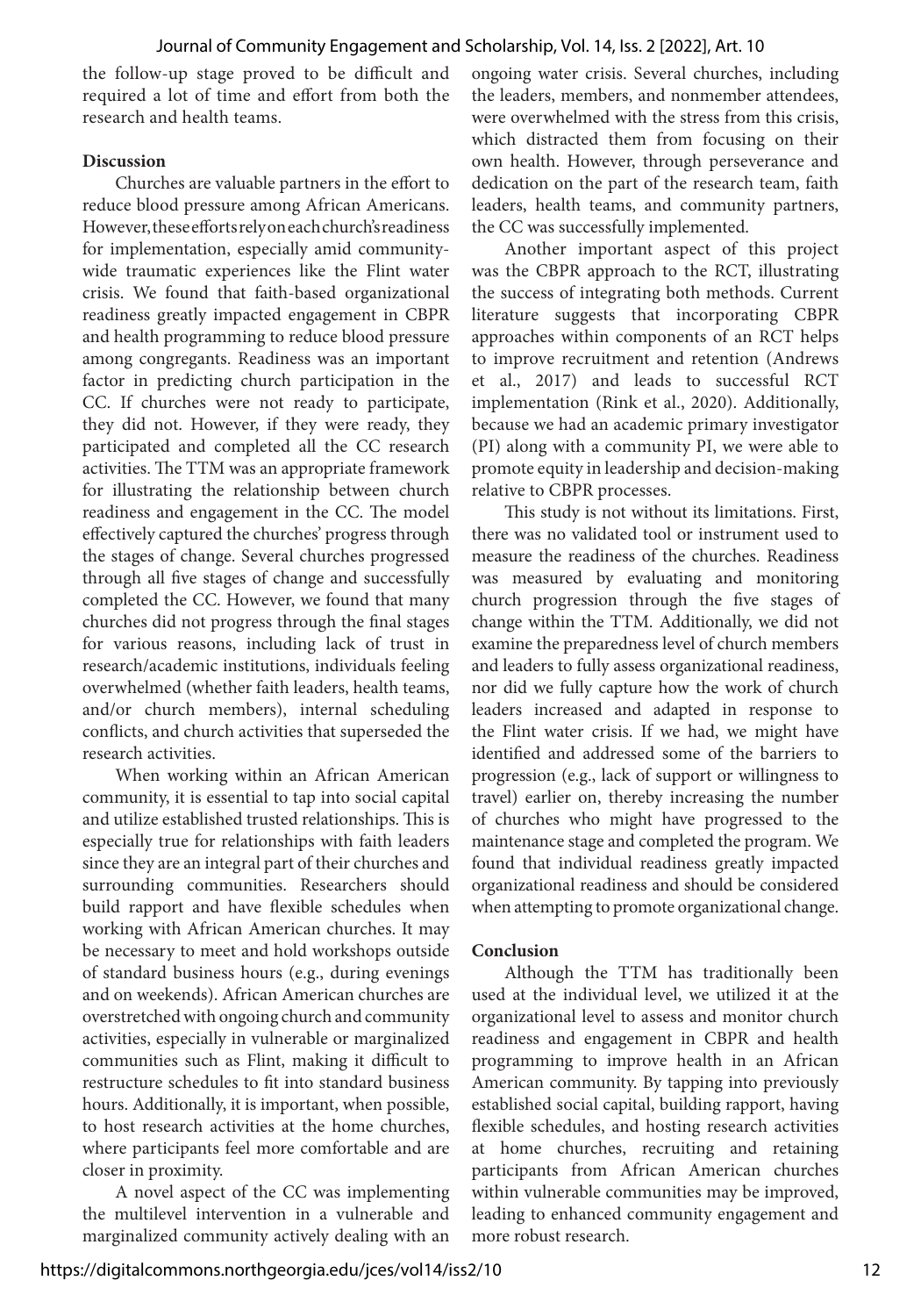#### **References**

Ammerman, A., Washington, C., Jackson, B., Weathers, B., Campbell, M., Davis, G., Garson-Angert, D., Paige, J., Sr., Parks-Bani, C., Joyner, M., Keyserling, T., & Switzer, B. (2002). The Praise! Project: A church-based nutrition intervention designed for cultural appropriateness, sustainability, and diffusion. *Health Promotion Practice*, *3*(2), 286– 301. https://doi.org/10.1177/152483990200300223

Andrews, J., Mueller, M., Newman, S., Magwood, G.S., McDonnell, K.K., Heath, J., & Tingen, M.S. (2017, June 14). *Effect of RCT testing on a CBPR-developed cessation intervention for culturally diverse, low socioeconomic women*  [Conference presentation]. 28th International Nursing Research Congress, Dublin, Ireland. http://hdl.handle.net/10755/621488

Appel, L.J., Champagne, C.M., Harsha, D.W., Cooper, L.S., Obarzanek, E., Elmer, P.J., Stevens, V.J., Vollmer, W.M., Lin, P.-H., Svetkey, L.P., & Young, D.R. (2003). Effects of comprehensive lifestyle modification on blood pressure control: Main results of the PREMIER clinical trial. *Journal of the American Medical Association*, *289*(16), 2083– 2093. https://doi.org/10.1001/jama.289.16.2083

Appel, L.J., Moore, T.J., Obarzanek, E., Vollmer, W.M., Svetkey, L.P., Sacks, F.M., Bray, G.A., Vogt, T.M., Cutler, J.A., Windhauser, M.M., Lin, P.-H., Karanja, N., Simons-Morton, D., McCullough, M., Swain, J., Steele, P., Evans, M.A., Miller, E.R., & Harsha, D.W. (1997). A clinical trial of the effects of dietary patterns on blood pressure. *The New England Journal of Medicine*, *336*(16), 1117–1124. https://doi.org/10.1056/NEJM199704173361601

Baskin, M.L., Resnicow, K., & Campbell, M. K. (2001). Conducting health interventions in Black churches: A model for building effective partnerships. *Ethnicity & Disease*, *11*(4), 823–833.

Berkley-Patton, J., Thompson, C.B., Bradley-Ewing, A., Berman, M., Bauer, A., Catley, D., Goggin, K., Williams, E., Wainright, C., Petty, T., & Aduloju-Ajijola, N. (2018). Identifying health conditions, priorities, and relevant multilevel health promotion intervention strategies in African American churches: A faith community health needs assessment. *Evaluation and Program Planning*, *67*, 19–28. https://doi.org/10.1016/j. evalprogplan.2017.10.012

Campbell, M.K., Hudson, M.A., Resnicow, K., Blakeney, N., Paxton, A., & Baskin, M. (2007). Church-based health promotion interventions: Evidence and lessons learned. *Annual Review of Public Health*, *28*, 213–234. https://doi.org/10.1146/ annurev.publhealth.28.021406.144016

Castañeda, S.F., Holscher, J., Mumman, M.K., Salgado, H., Keir, K.B., Foster-Fishman, P.G., & Talavera, G.A. (2012). Dimensions of community and organizational readiness for change. *Progress in Community Health Partnerships: Research, Education, and Action*, *6*(2), 219–226. https://doi. org/10.1353/cpr.2012.0016

Ceasar, J., Peters-Lawrence, M.H., Mitchell, V., & Powell-Wiley, T.M. (2017). The communication, awareness, relationships and empowerment (C.A.R.E.) model: An effective tool for engaging urban communities in community-based participatory research. *International Journal of Environmental Research and Public Health*, *14*(11), Article 1422. https://doi.org/10.3390/ ijerph14111422

Centers for Disease Control and Prevention. (2022, April 4). *Racial and ethnic approaches to community health (REACH)*. https://www.cdc.gov/ nccdphp/dnpao/state-local-programs/reach/index.htm

Community Outreach for Family and Youth. (n.d.). *Home* [Facebook page]. Facebook. Retrieved April 18, 2022, from https://www. facebook.com/Community-Outreach-for-Familyand-Youth-265701970212592/

Corbie-Smith, G., Thomas, S.B., Williams, M.V., & Moody-Ayers, S. (1999). Attitudes and beliefs of African Americans toward participation in medical research. *Journal of General Internal Medicine*, *14*, 537–546. https://doi.org/10.1046/ j.1525-1497.1999.07048.x

Cuthbertson, C.A., Newkirk, C., Ilardo, J., Loveridge, S., & Skidmore, M. (2016). Angry, scared, and unsure: Mental health consequences of contaminated water in Flint, Michigan. *Journal of Urban Health*, *93*(6), 899–908. https://doi. org/10.1007/s11524-016-0089-y

De Marco, M., Weiner, B., Meade, S.-A., Hadley, M., Boyd, C., Goldmon, M., Green, M., Manning, M., Howard, D.L., Godley, P., & Corbie-Smith, G. (2011). Assessing the readiness of Black churches to engage in health disparities research. *Journal of the National Medical Association*, *103*(9– 10), 960–967. https://doi.org/10.1016/S0027- 9684(15)30453-3

Demark-Wahnefried, W., McClelland, J.W., Jackson, B., Campbell, M.K., Cowan, A., Hoben, K., & Rimer, B.K. (2000). Partnering with African American churches to achieve better health: Lessons learned during the Black Churches United for Better Health 5 a Day Project. *Journal of Cancer Education: The Official Journal of the American Association for Cancer Education*, *15*(3), 164–167. https://doi.org/10.1080/08858190009528686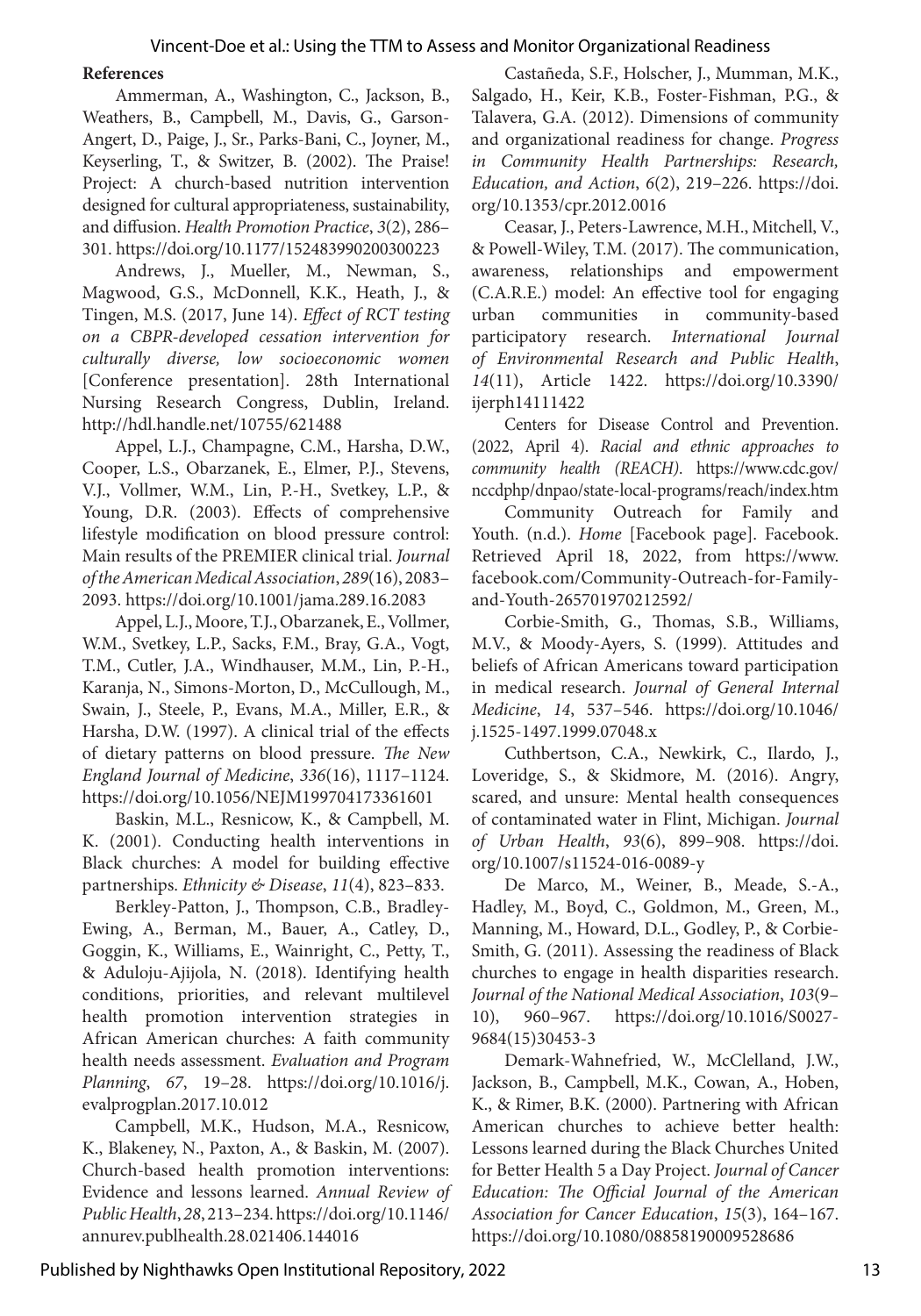Dodani, S. (2011). Community-based participatory research approaches for hypertension control and prevention in churches. *International Journal of Hypertension*, *2011*, Article 273120. https://doi.org/10.4061/2011/273120

Ferdinand, K., Batieste, T., & Fleurestil, M. (2020). Contemporary and future concepts on hypertension in African Americans: COVID-19 and beyond. *Journal of the National Medical Association*, *112*(3), 315–323. https://doi.org/10.1016/j.jnma.2020.05.018

Gamble, V.N. (1997). Under the shadow of Tuskegee: African Americans and health care. *American Journal of Public Health*, *87*(11), 1773– 1778. https://doi.org/10.2105/AJPH.87.11.1773

George, S., Duran, N., & Norris, K. (2014). A systematic review of barriers and facilitators to minority research participation among African Americans, Latinos, Asian Americans, and Pacific Islanders. *American Journal of Public Health*, *104*(2), e16–e31. https://doi.org/10.2105/AJPH.2013.301706

Hamilton, A.B., Cohen, A.N., & Young, A.S. (2010). Organizational readiness in specialty mental health care. *Journal of General Internal Medicine*, *25*(Suppl 1), 27–31. https://doi. org/10.1007/s11606-009-1133-3

Heard, E., Whitfield, K.E., Edwards, C.L., Bruce, M.A., & Beech, B.M. (2011). Mediating effects of social support on the relationship among perceived stress, depression, and hypertension in African Americans. *Journal of the National Medical Association*, *103*(2), 116–122. https://doi. org/10.1016/S0027-9684(15)30260-1

Johnson, J.E., Key, K., & The Flint Water Community Narrative Group. (2018). Credit where credit is due: Race and recognition in responses to the drinking water crisis in Flint. *Progress in Community Health Partnerships: Research, Education, and Action*, *12*(2), 215–221. https://doi. org/10.1353/cpr.2018.0041

Johnson-Lawrence, V., Bailey, S., Sanders, P.E., Sneed, R., Angel-Vincent, A., Brewer, A., Key, K., Lewis, E.Y., & Johnson, J.E. (2019). The Church Challenge: A community-based multilevel cluster randomized controlled trial to improve blood pressure and wellness in African American churches in Flint, Michigan. *Contemporary Clinical Trials: Communications*, *14*, Article 100329. https:// doi.org/10.1016/j.conctc.2019.100329

Lamichhane, A.P., Warren, J., Puett, R., Porter, D.E., Bottai, M., Mayer-Davis, E.J., & Liese, A.D. (2013). Spatial patterning of supermarkets and fast food outlets with respect to neighborhood characteristics. *Health & Place*, *23*, 157–164. https://doi.org/10.1016/j.healthplace.2013.07.002

Lancaster, K.J., Schoenthaler, A.M., Midberry, S.A., Watts, S.O., Nulty, M.R., Cole, H.V., Ige, E., Chaplin, W., & Ogedegbe, G. (2014). Rationale and design of Faith-based Approaches in the Treatment of Hypertension (FAITH), a lifestyle intervention targeting blood pressure control among Black church members. *American Heart Journal*, *167*(3), 301–307. https://doi.org/10.1016/j.ahj.2013.10.026

Lemacks, J.L., James, R.E., Abbott, L., Choi, H., Parker, A., Bryant, A., Ralston, P.A., Rigsby, A.G., & Gilner, P. (2018). The Church Bridge Project: An academic–community perspective of a churchbased weight management pilot intervention among young adult African Americans. *Progress in Community Health Partnerships: Research, Education, and Action*, *12*(1), 23–34. https://doi. org/10.1353/cpr.2018.0018

Lemacks, J., Wells, B.A., Ilich, J.Z., & Ralston, P.A. (2013). Interventions for improving nutrition and physical activity behaviors in adult African American populations: A systematic review, January 2000 through December 2011. *Preventing Chronic Disease*, *10*, Article 120256. https://doi. org/10.5888/pcd10.120256

Markens, S., Fox, S.A., Taub, B., & Gilbert, M.L. (2002). Role of Black churches in health promotion programs: Lessons from the Los Angeles Mammography Promotion in Churches Program. *American Journal of Public Health*, *92*(5), 805–810. https://doi.org/10.2105/AJPH.92.5.805

Masten, S.J., Davies, S.H., & Mcelmurry, S.P. (2016). Flint water crisis: What happened and why? *Journal AWWA*, *108*(12), 22–34. https://doi. org/10.5942/jawwa.2016.108.0195

Maxwell, A.E., Santifer, R., Chang, L.C., Gatson, J., Crespi, C.M., & Lucas-Wright, A. (2019). Organizational readiness for wellness promotion – A survey of 100 African American church leaders in South Los Angeles. *BMC Public Health*, *19*, Article 593. https://doi.org/10.1186/ s12889-019-6895-x

McNeill, L.H., Reitzel, L.R., Escoto, K.H., Roberson, C.L., Nguyen, N., Vidrine, J.I., Strong, L.L., & Wetter, D.W. (2018). Engaging Black churches to address cancer health disparities: Project CHURCH. *Frontiers in Public Health*, *6*, Article 191. https://doi.org/10.3389/ fpubh.2018.00191

Morckel, V., & Terzano, K. (2019). Legacy city residents' lack of trust in their governments: An examination of Flint, Michigan residents' trust at the height of the water crisis. *Journal of Urban Affairs*, *41*(5), 585–601. https://doi.org/10.1080/07 352166.2018.1499415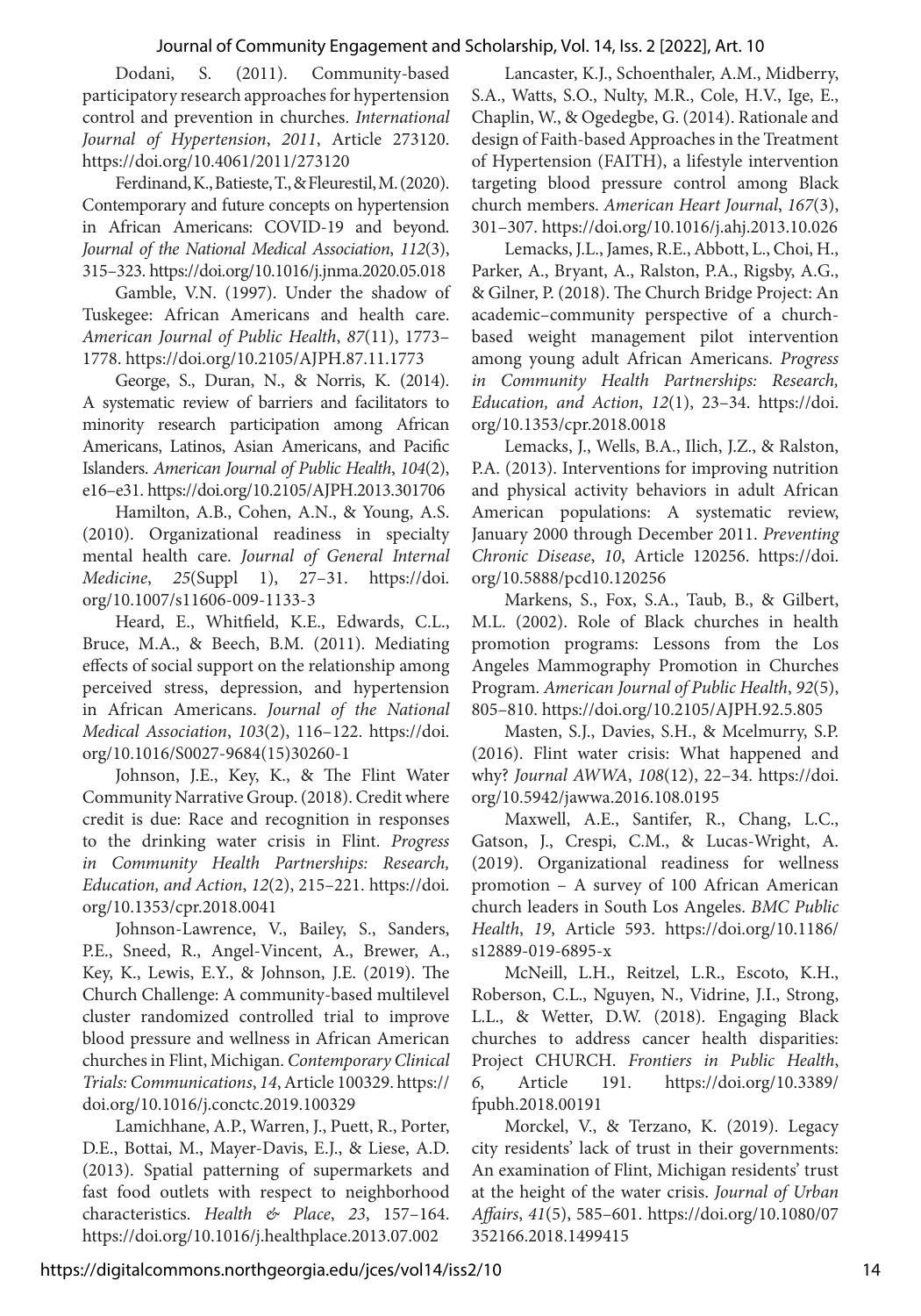Ober, A.J., Watkins, K.E., Hunter, S.B., Ewing, B., Lamp, K., Lind, M., Becker, K., Heinzerling, K., Osilla, K.C., Diamant, A.L., & Setodji, C.M. (2017). Assessing and improving organizational readiness to implement substance use disorder treatment in primary care: Findings from the SUMMIT study. *BMC Family Practice*, *18*, Article 107. https://doi. org/10.1186/s12875-017-0673-6

Pickering, T.G., Miller, N.H., Ogedegbe, G., Krakoff, L.R., Artinian, N.T., & Goff, D. (2008). Call to action on use and reimbursement for home blood pressure monitoring: A joint scientific statement from the American Heart Association, American Society of Hypertension, and Preventive Cardiovascular Nurses Association. *Hypertension*, *52*(1), 10–29. https://doi.org/10.1161/ HYPERTENSIONAHA.107.189010

Powell, L.M., Slater, S., Chaloupka, F.J., & Harper, D. (2006). Availability of physical activity– related facilities and neighborhood demographic and socioeconomic characteristics: A national study. *American Journal of Public Health*, *96*(9), 1676– 1680. https://doi.org/10.2105/AJPH.2005.065573

Prochaska, J.M., Prochaska, J.O., & Levesque, D.A. (2001). A transtheoretical approach to changing organizations. *Administration and Policy in Mental Health and Mental Health Services Research*, *28*(4), 247–261. https://doi. org/10.1023/A:1011155212811

Prochaska, J.O., Norcross, J.C., & DiClemente, C.C. (2013). Applying the stages of change. *Psychotherapy in Australia*, *19*(2), 10–15.

Prochaska, J.O., & Velicer, W.F. (1997). The transtheoretical model of health behavior change. *American Journal of Health Promotion*, *12*(1), 38– 48. https://doi.org/10.4278/0890-1171-12.1.38

Rigsby, B.D. (2011). Hypertension improvement through healthy lifestyle modifications. *The ABNF Journal*, *22*(2), 41–43.

Rink, E., Knight, K., Ellis, C., McCormick, A., FireMoon, P., Held, S., Webber, E., & Adams, A. (2020). Using community-based participatory research to design, conduct, and evaluate randomized controlled trials with American Indian communities. *Preventing Chronic Disease*, *17*, Article 200099. https://doi.org/10.5888/pcd17.200099

Rodriguez, M.A., Kumar, S.K., & De Caro, M. (2010). Hypertensive crisis. *Cardiology in Review*, *18*(2), 102–107. https://doi.org/10.1097/ CRD.0b013e3181c307b7

Roy, S. (2017). The hand-in-hand spread of mistrust and misinformation in Flint. *American Scientist*, *105*(1), 22–26. https://doi. org/10.1511/2017.124.22

Santos, S.L.Z., Tagai, E.K., Scheirer, M.A., Bowie, J., Haider, M., Slade, J., Wang, M.Q., & Holt, C.L. (2017). Adoption, reach, and implementation of a cancer education intervention in African American churches. *Implementation Science*, 12, Article 36. https://doi.org/10.1186/s13012-017- 0566-z

Scharff, D.P., Mathews, K.J., Jackson, P., Hoffsuemmer, J., Martin, E., & Edwards, D. (2010). More than Tuskegee: Understanding mistrust about research participation. *Journal of Health Care for the Poor and Underserved*, *21*(3), 879–897. https://doi.org/10.1353/hpu.0.0323

Scheirer, M.A., Santos, S.L.Z., Tagai, E.K., Bowie, J., Slade, J., Carter, R., & Holt, C.L. (2017). Dimensions of sustainability for a health communication intervention in African American churches: A multi-methods study. *Implementation Science*, *12*, Article 43. https://doi.org/10.1186/ s13012-017-0576-x

Schoenthaler, A.M., Lancaster, K.J., Chaplin, W., Butler, M., Forsyth, J., & Ogedegbe, G. (2018). Cluster randomized clinical trial of FAITH (Faith-Based Approaches in the Treatment of Hypertension) in Blacks: Main trial results. *Circulation: Cardiovascular Quality and Outcomes*, *11*(10), Article e004691. https://doi.org/10.1161/ CIRCOUTCOMES.118.004691

Velicer, W.F., Prochaska, J.O., Fava, J.L., Norman, G.J., & Redding, C.A. (1998). Smoking cessation and stress management: Applications of the transtheoretical model of behavior change. *Homeostasis in Health and Disease*, *38*(5–6), 216–233.

Webb, B., Bopp, M., & Fallon, E.A. (2013). A qualitative study of faith leaders' perceptions of health and wellness. *Journal of Religion and Health*, *52*(1), 235–246. https://doi.org/10.1007/s10943- 011-9476-6

Weber, M.A., Schiffrin, E.L., White, W.B., Mann, S., Lindholm, L.H., Kenerson, J.G., Flack, J.M., Carter, B.L., Materson, B.J., Ram, C.V.S., Cohen, D.L., Cadet, J.-C., Jean-Charles, R.R., Taler, S., Kountz, D., Townsend, R., Chalmers, J., Ramirez, A.J., Bakris, G.L., . . . Harrap, S.B. (2014). Clinical practice guidelines for the management of hypertension in the community: A statement by the American Society of Hypertension and the International Society of Hypertension. *Journal of Hypertension*, *32*(1), 3–15. https://doi.org/10.1097/ HJH.0000000000000065

Weiner, B.J. (2020). A theory of organizational readiness for change. In P. Nilsen & S.A. Birken (Eds.), *Handbook on implementation science* (pp. 215–233). Edward Elgar Publishing.